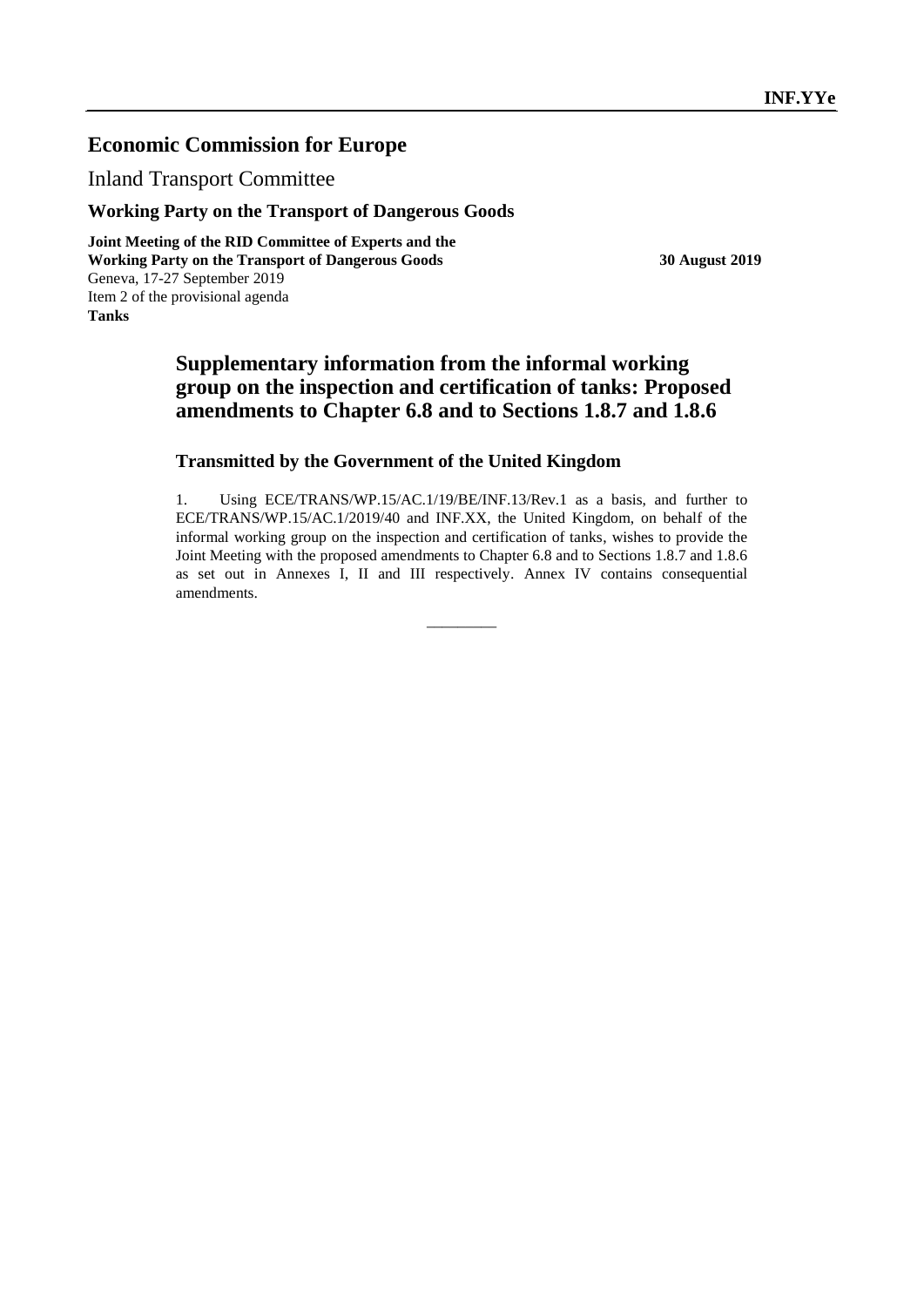## **Annex I - Proposed amendments to Chapter 6.8**

(RID:) Under the title, current NOTE becomes NOTE 1. Add a new NOTE 2 as follows: (ADR:) Under the title, add a new NOTE 3 as follows:

"*NOTE 2/3: In this chapter, "inspection body" means a body conforming to 1.8.6.*

6.8.1 Replace the title by: "Scope and general provisions".

Add the following new sub-section 6.8.1.5:

#### "**6.8.1.5** *Conformity assessment, type approval and inspections procedures*

The following provisions describe how to apply the procedures in 1.8.7.

For the purpose of this sub-section the term "country of registration" means:

the RID Contracting State/Contracting Party to ADR of registration of the wagon/vehicle on which the tank is mounted.

for demountable tanks, the RID Contracting State/Contracting Party to ADR where the owner's or operator's company is registered.

the RID Contracting State/Contracting Party to ADR where the owner's or operator's company is registered.

The inspection body responsible for assessing the conformity of the complete tank shall verify, to the extent necessary, that all of its components conform to the requirements of RID/ADR, irrespective of where they have been manufactured.

- 6.8.1.5.1 *Type examination according to 1.8.7.2.1*
	- (a) For the type examination, the manufacturer of the tank shall engage a single inspection body recognized by the competent authority of either the country of manufacture or the initial country of registration of the first tank manufactured according to that type. If the country of manufacture is not an RID Contracting State/a Contracting Party to ADR, the manufacturer shall engage a single inspection body recognized by the competent authority of the country of registration of the first tank manufactured according to that type.
	- (b) If the type examination of the service equipment is done separately from the tank according to 6.8.2.3.2, the manufacturer of the service equipment shall engage an inspection body recognized by a competent authority of an RID Contracting State/a Contracting Party of ADR.
- 6.8.1.5.2 *Type approval certificate issue according to 1.8.7.2.2*

Only the competent authority that approved or recognized the inspection body that performed the type examination shall issue the type approval certificate.

However, when an inspection body is designated by the competent authority to issue the type approval certificate, the type examination shall be performed by that inspection body.

- 6.8.1.5.3 *Supervision of manufacture according to 1.8.7.3*
	- (a) For the supervision of manufacture, the manufacturer of the tank shall engage a single inspection body recognized either by the competent authority of the country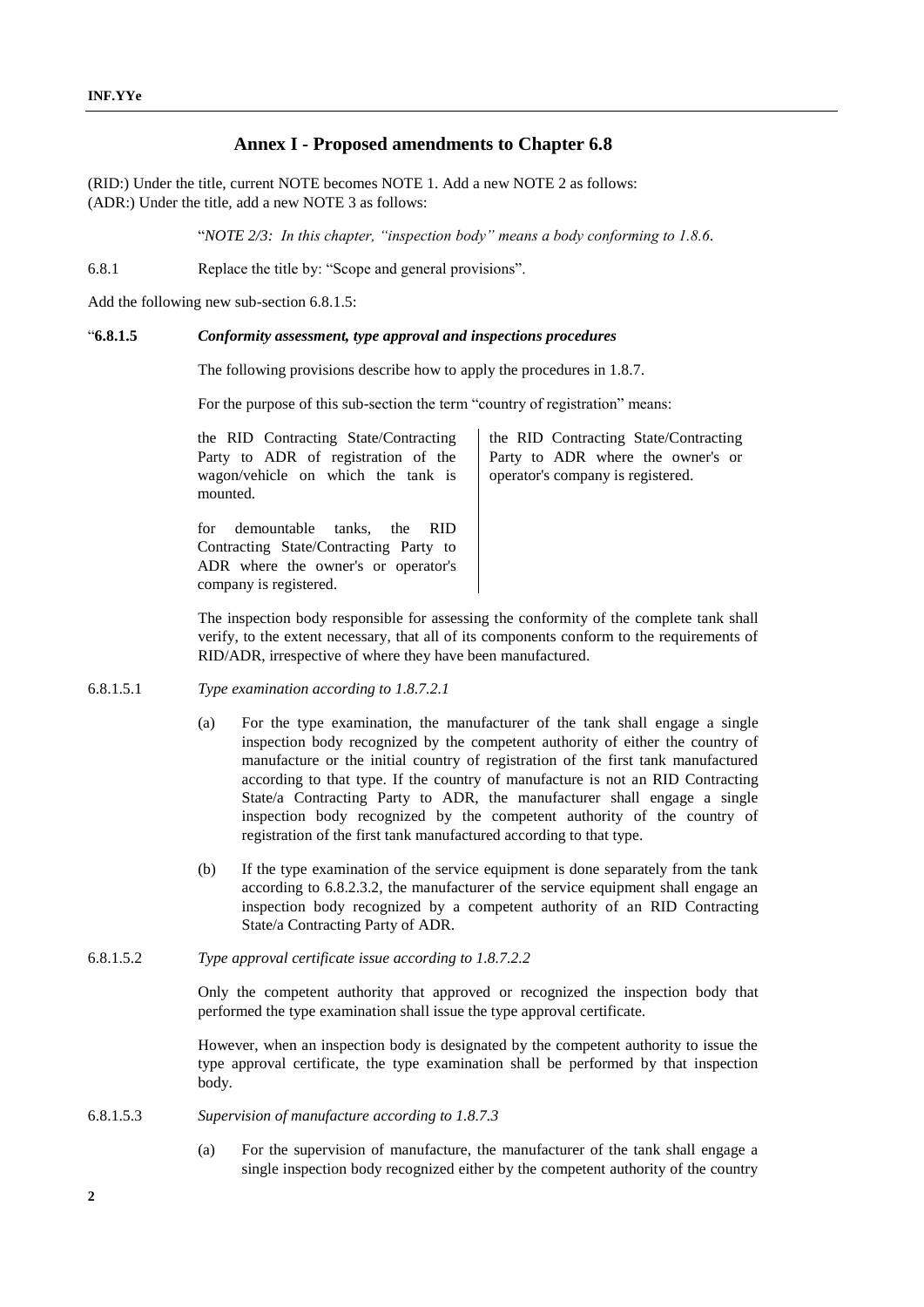of registration or the country of manufacture. If the country of manufacture is not an RID Contracting State/a Contracting Party to ADR, a manufacturer shall engage a single inspection body recognized by the competent authority of the country of registration.

(b) If the type examination of the service equipment was done separately from the tank, the manufacturer of the service equipment shall engage for the supervision of manufacture a single inspection body recognized by the competent authority of an RID Contracting State/a Contracting Party of ADR. The manufacturer may use an in-house inspection service according to 1.8.7.7 to perform the procedures of 1.8.7.3.

#### 6.8.1.5.4 *Initial inspection and tests according to 1.8.7.4*

For the initial inspection and tests, the manufacturer of the tank shall engage a single inspection body recognized either by the competent authority of the country of registration, or the country of manufacture. If the country of manufacture is not an RID Contracting State/a Contracting Party to ADR, a manufacturer shall engage a single inspection body recognized by the competent authority of the country of registration.

6.8.1.5.5 *Entry into service verification according to 1.8.7.5*

[The competent authority of the country of registration may require an entry into service verification of the tank to verify conformity with the relevant requirements of this chapter.]

When the country of registration of a tank is changed, the competent authority of the RID Contracting State/Contracting Party to ADR to which the tank is transferred may require an entry into service verification.

The owner or operator of the tank shall engage an inspection body approved by the competent authority of the country of registration to perform this entry into service verification. The entry into service verification shall consider the condition of the tank and shall ensure that the requirements of RID/ADR are fulfilled.

#### 6.8.1.5.6 *Intermediate or periodic or exceptional inspection according to 1.8.7.6*

The intermediate or periodic or exceptional inspection shall be performed

(ADR:) in the country of registration by an inspection body recognized by the competent authority of that country.

(RID:) by an inspection body recognized by the competent authority of the country where the inspection takes place or by an inspection body recognized by the competent authority of the country of registration.

by an inspection body recognized by the competent authority of the country where the inspection takes place or, if the country is not an RID Contracting State/a Contracting Party to ADR, by an inspection body recognized by the competent authority of the country of registration.

The owner or operator of the tank, or its authorised representative, shall engage an inspection body for each intermediate or periodic or exceptional inspection."

- 6.8.2.1.16 In the second paragraph, delete: "or by a body designated by that authority".
- 6.8.2.1.23 Amend the first three sentences to read as follows: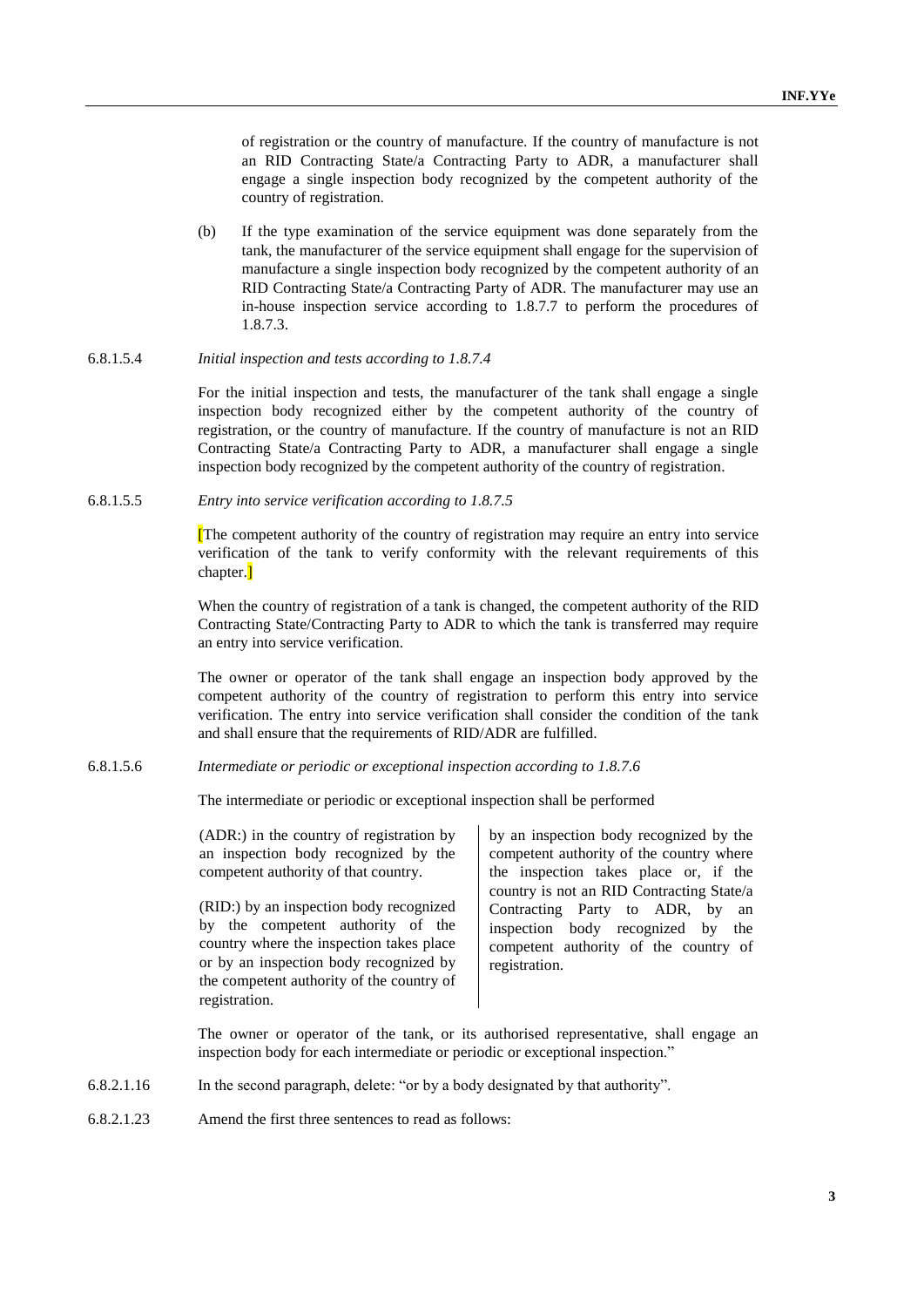"The inspection body according to 6.8.2.4.5, shall verify and confirm the ability to perform welding operations under 1.8.7 and the operation of a weld quality assurance system."

Amend the last paragraph to read as follows:

"Where there are doubts regarding the quality of welds, including the welds made to repair any defects revealed by the non-destructive checks, additional checks of the welds may be required."

6.8.2.2.2 In the last sentence, delete: "or by a body designated by that authority".

6.8.2.3 Amend the title to read as follows: "Type examination and type approval".

Add the new 6.8.2.3.1 to read as follows:

"6.8.2.3.1 Type examination

The provisions in 1.8.7.2.1 shall be applied."

Replace: "6.8.2.3.1" by "6.8.2.3.2".

In the new 6.8.2.3.2, add the following title: "Type approval".

Amend the first paragraph to read as follows:

"In accordance with 1.8.7.2.2.1, the competent authority shall issue in respect of each new type of tank-wagon/fixed tank, demountable tank, tank-container, tank swap body, battery-wagon/battery-vehicle or MEGC a certificate attesting that the type, including fastenings, which has been examined, is suitable for the purpose for which it is intended and meets the construction requirements of 6.8.2.1, the equipment requirements of 6.8.2.2 and the special conditions for the classes of substances carried."

After: "The certificate shall show", add: "in addition to 1.8.7.2.2.1".

Delete the first indent: "- the results of the test;"

Amend the fifth paragraph to read as follows:

"At the request of the manufacturer of the service equipment, a separate type approval of valves and other service equipment for which a standard is listed in the table in 6.8.2.6.1 shall be carried out in accordance with that standard. This separate type approval shall be taken into account when issuing the certificate for the tank, if the test results are presented and the valves and other service equipment are fit for the intended use."

#### Replace "6.8.2.3.2" by "6.8.2.3.3".

- 6.8.2.3.3 Delete the text.
- 6.8.2.3.4 Amend the text to read as follows:

"In accordance with 1.8.7.2.2.3, the competent authority shall issue a supplementary approval certificate for the modification in the case of a modification of a tank, battery wagon/vehicle or MEGC with a valid, expired or withdrawn type approval."

- 6.8.2.4.1 and 6.8.2.4.2 In Footnote 13/12, replace "the expert approved by the competent authority" by "the competent authority".
- 6.8.2.4.2 In the penultimate paragraph, replace "the expert approved by the competent authority" by "the inspection body".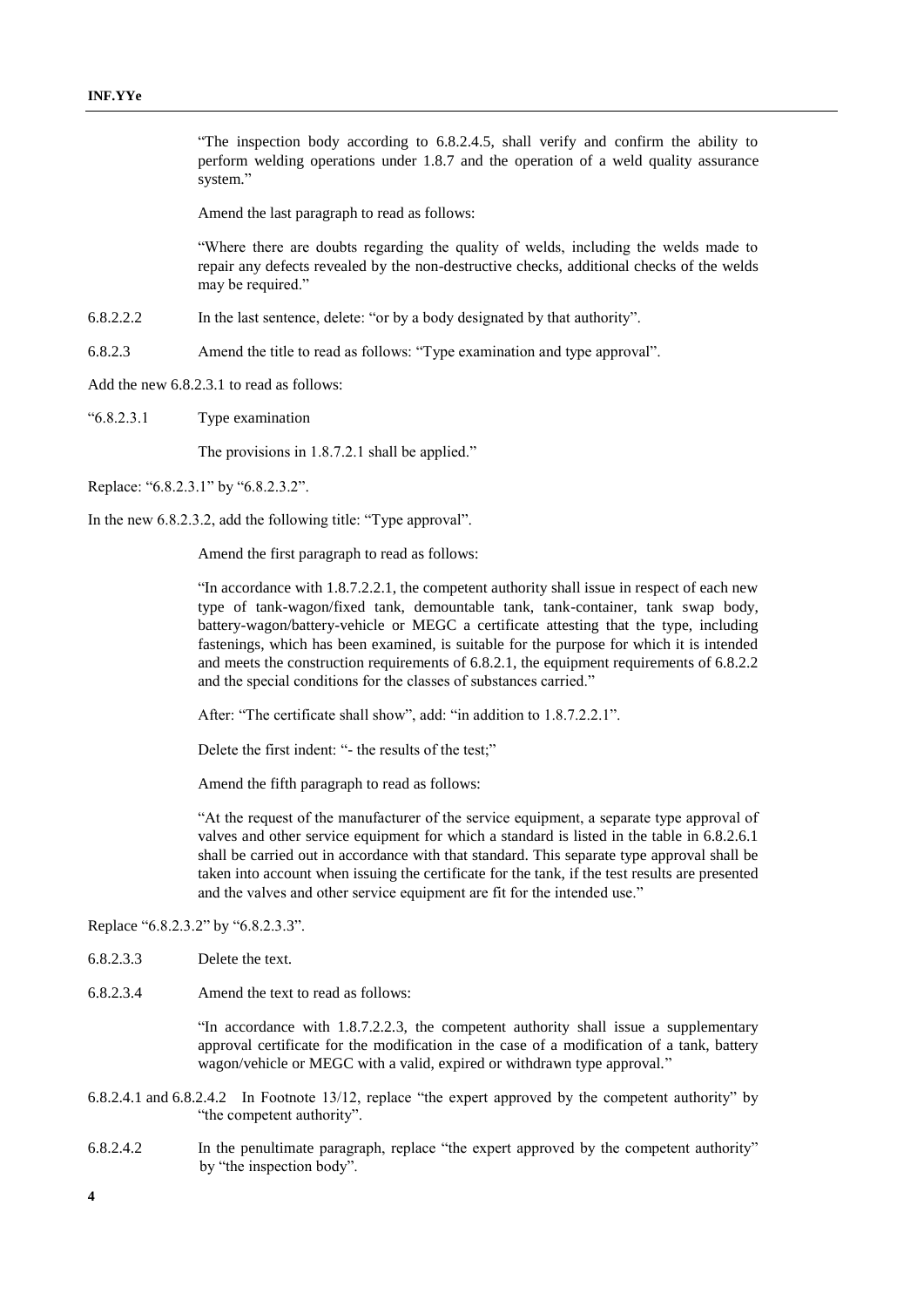| 6.8.2.4.4 |  | Replace "exceptional check" by "exceptional inspection" five times. |  |  |  |  |
|-----------|--|---------------------------------------------------------------------|--|--|--|--|
|-----------|--|---------------------------------------------------------------------|--|--|--|--|

6.8.2.4.5 Amend the first paragraph to read as follows:

"Certificates shall be issued showing the results of the inspections and tests in accordance with 6.8.2.4.1 to 6.8.2.4.4, even in the case of negative results. These certificates shall refer to the list of the substances permitted for carriage in this tank or to the tank code and the alphanumeric codes of special provisions in accordance with 6.8.2.3.2."

- $(RID:)$ <br> $6.8.2.4.6$ Delete the text.
- 6.8.2.5.1 In the 10th indent, replace "stamp of the expert" by "stamp of the inspection body".
- 6.8.2.6 In the heading replace "and tested" by ", inspected and tested".
- 6.8.2.6.1 In the first paragraph, replace "1.8.7 or 6.8.2.3" by "1.8.7 and 6.8.2.3" and replace "1.8.7.2.4 or 6.8.2.3.3" by "1.8.7.2.2.2".

In the Table, for "EN 14432:2014" and "EN 14433:2014", replace "6.8.2.3.1" by "6.8.2.3.2".

6.8.2.6.2 Amend the title to read as follows: "Type examination, inspection and test".

In the first sentence, add "the type examination and" before "the inspection".

- 6.8.2.7 In the heading replace "and tested" by ", inspected and tested".
- 6.8.3.3 Amend the title to read as follows: "Type examination and type approval".
- 6.8.3.4.4 Replace "an expert approved by the competent authority" and "an approved expert" by "an inspection body".
- 6.8.3.4.7 and 6.8.3.4.8 Replace "the approved expert" by "the inspection body".
- 6.8.3.4.13 In Footnote 19/12, replace "the expert approved by the competent authority" by "the competent authority".
- 6.8.3.4.14 Replace "the competent authority or its authorized body" by "the competent authority".
- 6.8.3.4.18 In the first paragraph, replace "the expert approved by the competent authority" by "the inspection body".

In the second paragraph, replace "6.8.2.3.1" by "6.8.2.3.2".

- 6.8.3.5.6 (a) Replace "(see 6.8.2.3.1)" by "(see 6.8.2.3.2)".
- 6.8.3.5.10 In the last indent, replace "stamp of the expert" by "stamp of the inspection body".
- 6.8.3.5.11 (RID:) In the left hand column, replace "(see 6.8.2.3.1)" by "(see 6.8.2.3.2)".

In the right hand column, replace "(see 6.8.2.3.1)" by "(see 6.8.2.3.2)".

6.8.3.6 In the heading replace "and tested" by ", inspected and tested".

In the first paragraph, replace "1.8.7.2.4" by "1.8.7.2.2.2".

6.8.3.7 In the heading replace "and tested" by ", inspected and tested".

Amend the second paragraph to read as follows: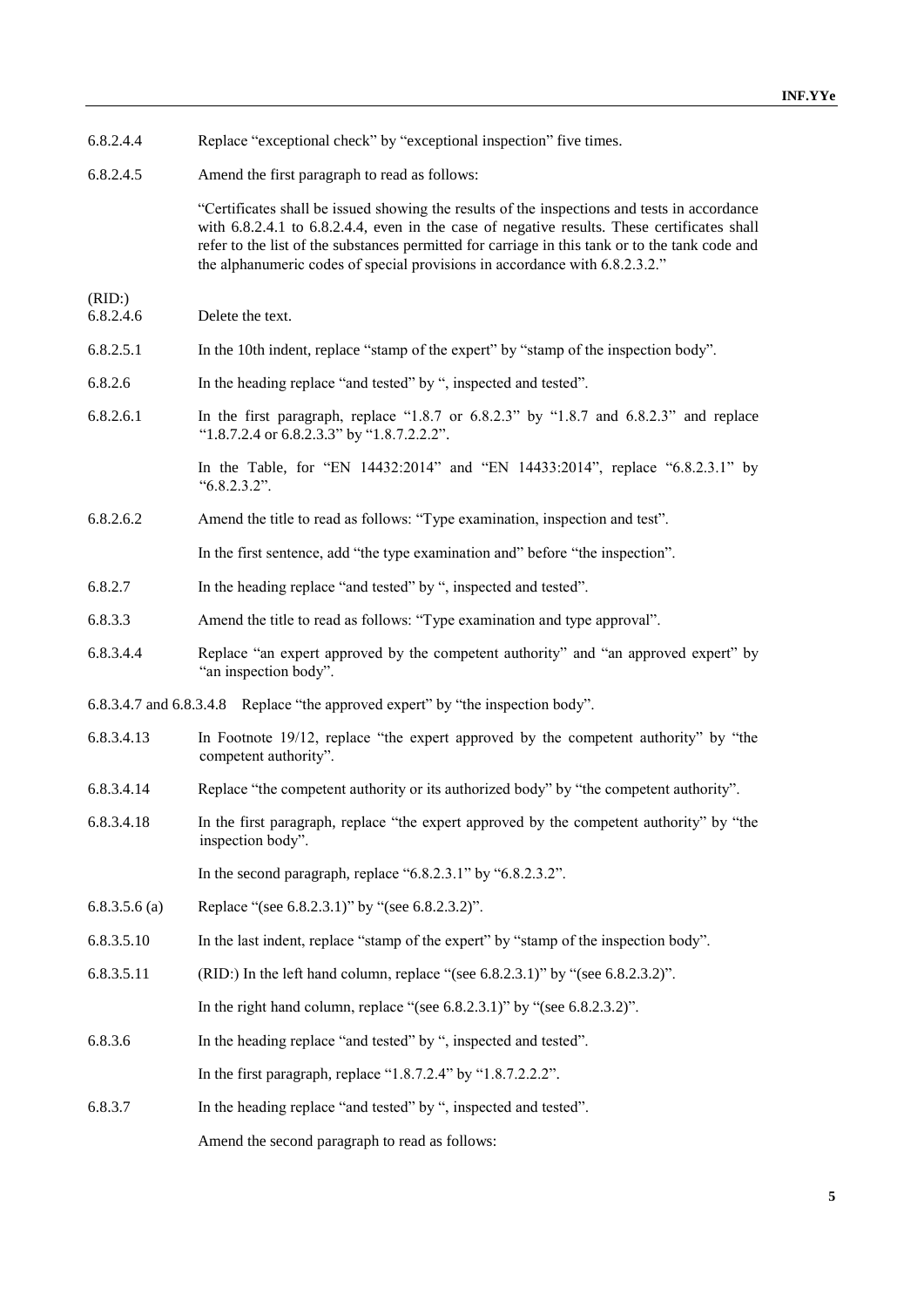"The procedure for periodic inspections shall be specified in the type approval if the standards referenced in 6.2.2, 6.2.4 or 6.8.2.6 are not applicable or shall not be applied."

6.8.4 (c), special provision TA4 Amend the text to read as follows:

"The conformity assessment procedures of section 1.8.7 shall be applied by the competent authority or the inspection body conforming to 1.8.6.3 and accredited according to EN ISO/IEC 17020:2012 (except clause 8.1.3) type A."

- 6.8.4 (d), special provision TT2 Replace "an expert approved by the competent authority" by "an inspection body".
- 6.8.4 (d), special provision TT9 Amend the text to read as follows:

"For inspections and tests (including supervision of the manufacture) the procedures of section 1.8.7 shall be applied by the competent authority or the inspection body conforming to 1.8.6.3 and accredited according to EN ISO/IEC 17020:2012 (except clause 8.1.3) type A."

(ADR:)

6.8.4 (d), special provision TT11 At the end of the first paragraph, replace "the competent authority, its delegate or inspection body" by: "the competent authority or the inspection body".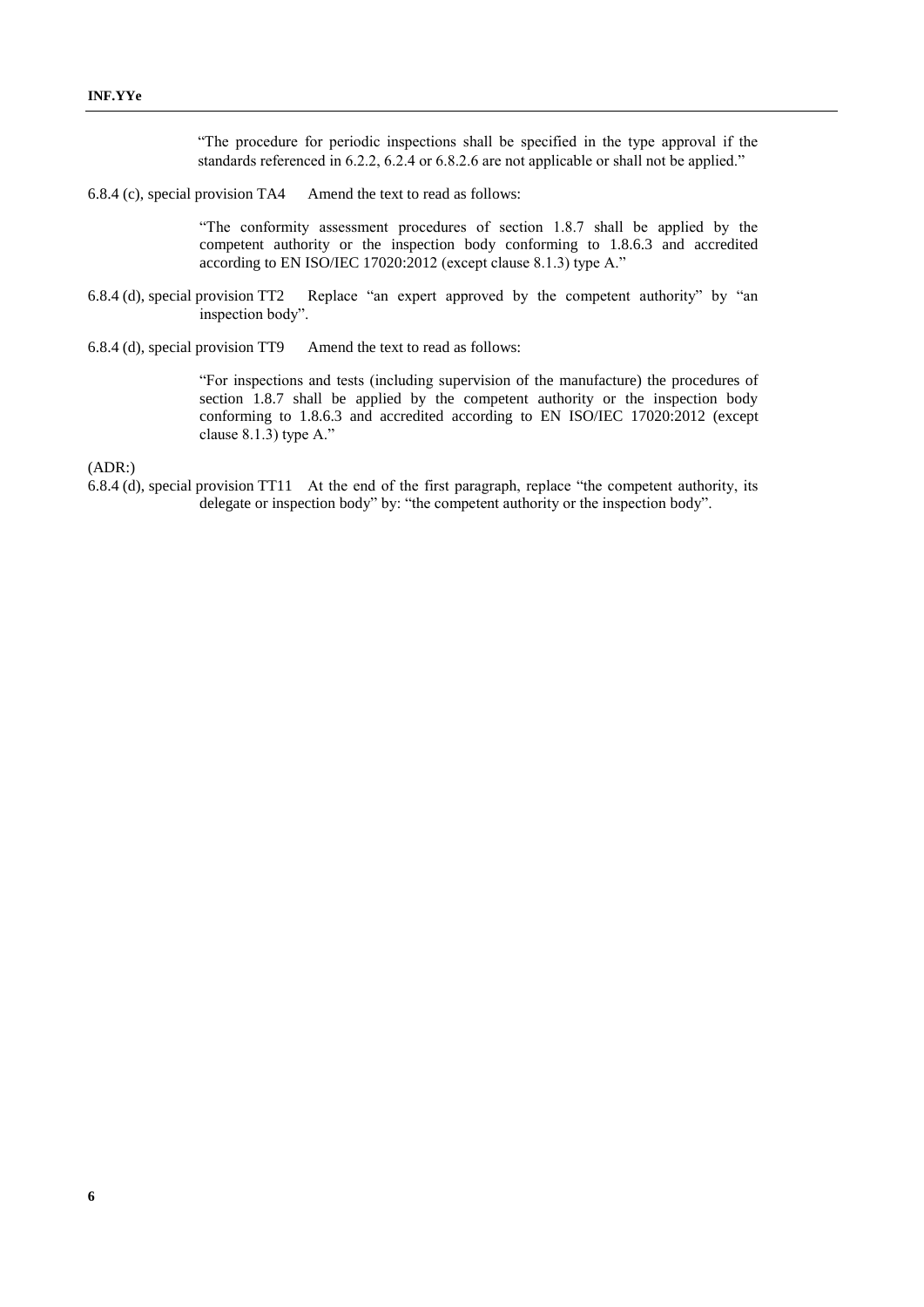## **Annex II - Proposed amendments to Section 1.8.7**

#### **1.8.7 Procedures for conformity assessment, type approval certificate issue and periodic inspections**

*NOTE 1: In this section, "relevant body" means an inspection body or an in-house inspection service as assigned in Chapters 6.2 and 6.8. 6.2.2.11 when certifying UN pressure receptacles, in 6.2.3.6 when approving non-UN pressure receptacles and in special provisions TA4 and TT9 of 6.8.4.*

*NOTE 2: In this section, "manufacturer" means the enterprise who is responsible to the competent authority for all aspects of the conformity assessment and for ensuring the conformity of construction. It is not essential that the enterprise is directly involved in all stages of the construction of tanks, battery-wagons/battery-vehicles, MEGCs, or pressure receptacles, or structural or service equipment which is subject of the conformity assessment.*

*NOTE 3: In this section, the procedures apply to the elements, structural equipment, and service equipment of the battery-wagons/battery-vehicles.*

*(RID:) NOTE 4: In this section, for tank-wagons the procedures apply to the shell, its structural equipment and service equipment.*

#### **1.8.7.1** *General provisions*

1.8.7.1.1 The procedures in section 1.8.7 shall be applied according to as specified in Chapters 6.2 and 6.8. 6.2.3.6 when approving non-UN pressure receptacles and according to TA4 and TT9 of 6.8.4 when approving tanks, battery-vehicles/battery-wagons and MEGCs.

> The procedures in section 1.8.7 may be applied according to the table in 6.2.2.11 when certifying UN pressure receptacles.

> When the competent authority performs the tasks itself, the competent authority shall meet the provisions of this section.

#### 1.8.7.1.2 Each application for

- (a) The type  $\frac{1}{2}$  The type  $\frac{1}{2}$  The type  $\frac{1}{2}$  Communication in accordance with 1.8.7.2.1; or;
- (b) The type approval certificate issue in accordance with 1.8.7.2.2; or
- $(\frac{bc}{c})$  The supervision of manufacture in accordance with 1.8.7.3 and; or
- (d)  $\text{t}$  The initial inspection and test in accordance with 1.8.7.4; or

shall be lodged by the manufacturer with a competent authority or an inspection body, as applicable, in conformity with Chapters 6.2 and 6.8.

Each application for

- (e) The entry into service verification in accordance with 1.8.7.5; or
- (cf) The periodic inspection, intermediate inspection and exceptional inspection checks in accordance with 1.8.7.65

shall be lodged by the <u>owner or operator</u>, or its authorised representative, applicant with a single competent authority, its delegate or an approved inspection body of his choice.

*[Consequential amendment: keep the idea of single applications for 1.8.7.2, or 1.8.7.3 and 1.8.7.4, or 1.8.7.5 or 1.8.7.6 as applicable in Chapters 6.2 and 6.8]*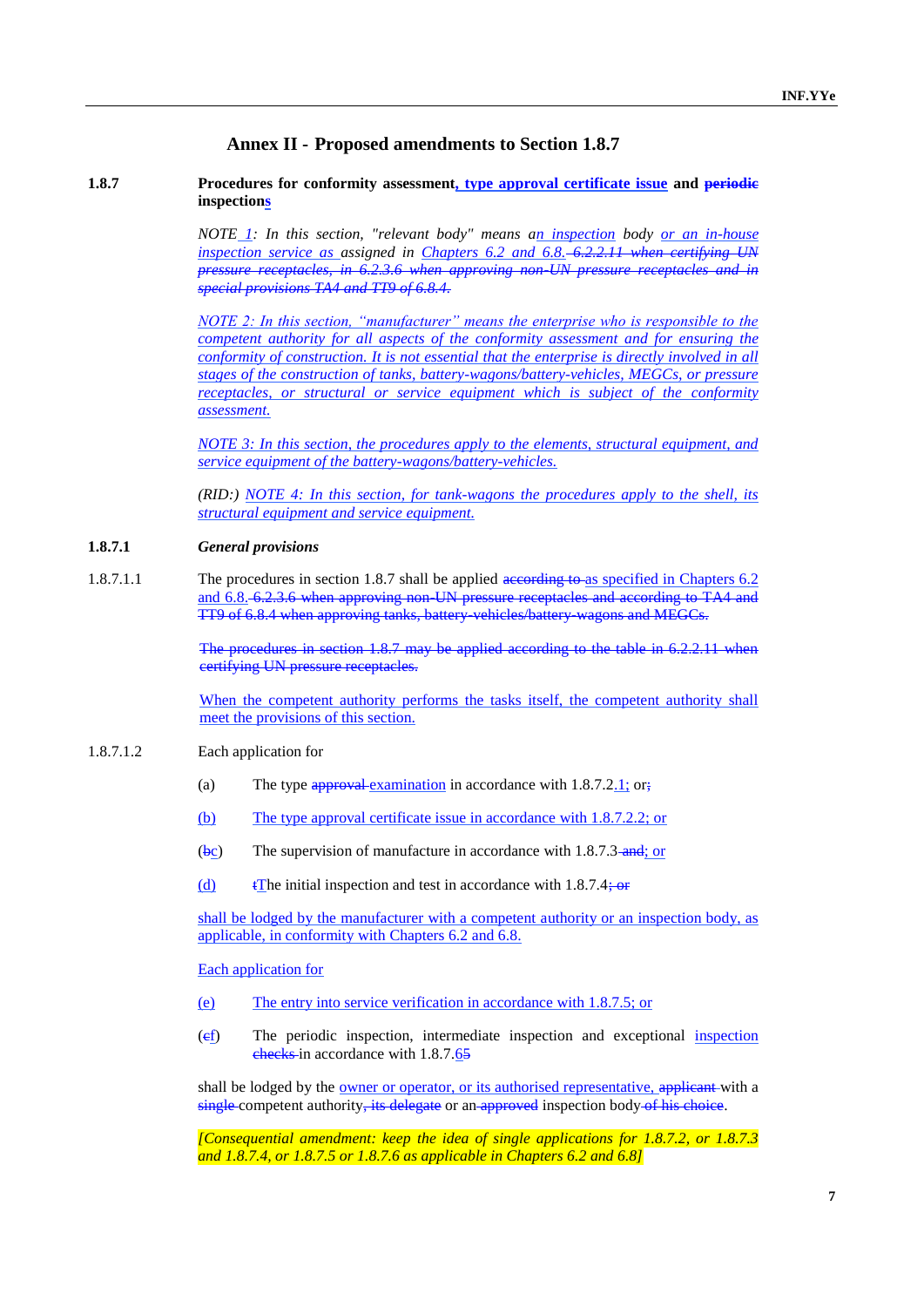| 1.8.7.1.3 | The application shall include: |  |
|-----------|--------------------------------|--|
|-----------|--------------------------------|--|

- (a) The name and address of the applicant according to 1.8.7.1.2;
- (b) For conformity assessment where the applicant is not the manufacturer, the name and address of the manufacturer
- (eb) A written declaration that the same application has not been lodged with any other competent authority, its delegate or inspection body;
- ( $\frac{d_c}{dt}$ ) The relevant technical documentation specified in 1.8.7.87;
- $\text{ (ed)}$  A statement allowing the competent authority, its delegate or the inspection body, as appropriate, access for conformity assessment or inspection purposes to the locations of manufacture, inspection, testing and storage and providing it with all necessary information to perform their tasks.
- 1.8.7.1.4 Where the applicant can demonstrate to the satisfaction of the competent authority or its delegated inspection body conformity with 1.8.7.6 the applicant may establish an inhouse inspection service which may perform part or all of the inspections and tests when specified in 6.2.2.11 or 6.2.3.6. Where the manufacturer or a testing facility is allowed to establish an in-house inspection service in accordance with Chapter 6.2 or 6.8, it shall demonstrate to the satisfaction of the inspection body that the in-house inspection service is able to perform inspections and tests in conformity with 1.8.7.
- 1.8.7.1.5 Design tType approval certificates, and inspection certificates of conformity and reports, including the technical documentation, shall be retained kept:
	- (a) by the manufacturer or by the applicant for the type approval, if he is not the manufacturer, and for a period of at least 20 years starting from the last expiry date of production of products of the same-type approval;
	- (b) by the issuing competent authority or the issuing inspection body, who issued the eertificate, for a period of at least 20 years starting from the last-issuing date-of production of products of the same type;
	- (c) by the owner or operator for a period of at least 15 months after the product is taken out of service.
- 1.8.7.1.6 When a manufacturer or owner intends to cease operation, he shall send the documentation to the competent authority. The competent authority shall then retain the documentation for the rest of the period specified in 1.8.7.1.5.

#### **1.8.7.2** *Type examination and type approval certificate issue*

Type approvals authorise the manufacture of pressure receptacles, tanks, battery-vehicles or MEGCs within the period of validity of that approval.

#### 1.8.7.2.1 *Type examination*

The manufacturer applicant shall:

- (a) In the case of pressure receptacles, place at the disposal of the relevant inspection body representative samples of the production envisaged. The relevant inspection body may request further samples if required by the test programme;
- (b) In the case of tanks, battery-vehicles/battery-wagons or MEGCs, give access to the prototype for type testing;-
- (c) In the case of service equipment which is not separately type approved, apply for a conformity assessment in conjunction with the product to which it is fitted. The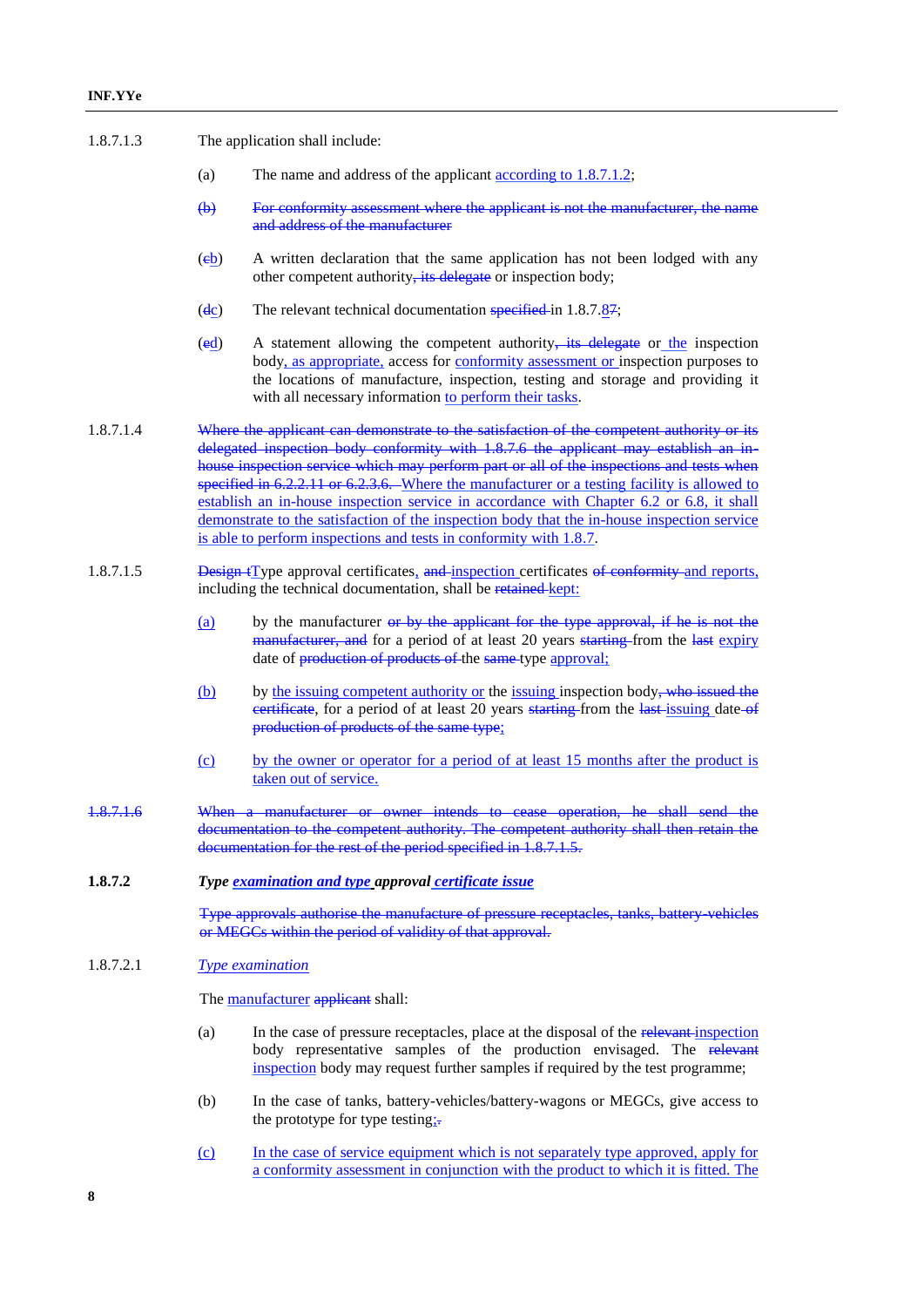assessment shall demonstrate the conformity of the service equipment to the requirements of RID/ADR;

*NOTE: The results of assessments and tests according to other regulations or standards can be taken into account.*

- 1.8.7.2.2 The relevant inspection body shall:
	- $(d_{\mathbf{\hat{a}}})$  Examine the technical documentation specified in 1.8.7.87.1 to verify that the design is in accordance with the relevant provisions of RID/ADR, and the prototype or the prototype lot has been manufactured in conformity with the technical documentation and is representative of the design;
	- $(e^{\phi})$  Perform the examinations and witness the tests specified in RID/ADR, including the relevant standards, to determine that the provisions have been applied and fulfilled, and the procedures adopted by the manufacturer meet the requirements;
	- $(f_e)$  Check the <u>material(s)</u> certificate(s) issued by the materials-manufacturer(s) of the materials against the relevant provisions of RID/ADR;
	- (gd) As applicable, approve the procedures for the permanent joining of parts or check that they have been previously approved, and verify that the staff undertaking the permanent joining of parts and the non-destructive tests are qualified or approved;
	- $(he)$  Agree with the manufacturer applicant the location(s) and testing facilities where the examinations and necessary tests are to be carried out.

The relevant-inspection body shall issue a type-examination report to the applicant manufacturer.

1.8.7.2.23 *Type approval certificate issue*

Type approvals authorise the construction of pressure receptacles, tanks, batteryvehicles/battery-wagons or MEGCs within the period of validity of that approval.

1.8.7.2.2.1 Where the type satisfies all applicable provisions, the competent authority, or its delegate or the inspection body, shall issue a type approval certificate to the applicant manufacturer in conformity with Chapters 6.2 and 6.8.

This certificate shall contain:

- (a) The name and address of the issuer;
- (b) The name and address of the manufacturer—and of the applicant when the applicant is not the manufacturer;
- (c) A reference to the version of RID/ADR and standards used for the type examination;
- (d) Any requirements resulting from the examination;
- (e) The necessary data for identification of the type and variation, as defined by the relevant standard;
- (f) The reference to the type examination report(s);  $\frac{and}{in}$
- (g) The maximum period of validity of the type approval; and
- (h) Any specific requirements in accordance with Chapters 6.2 and 6.8.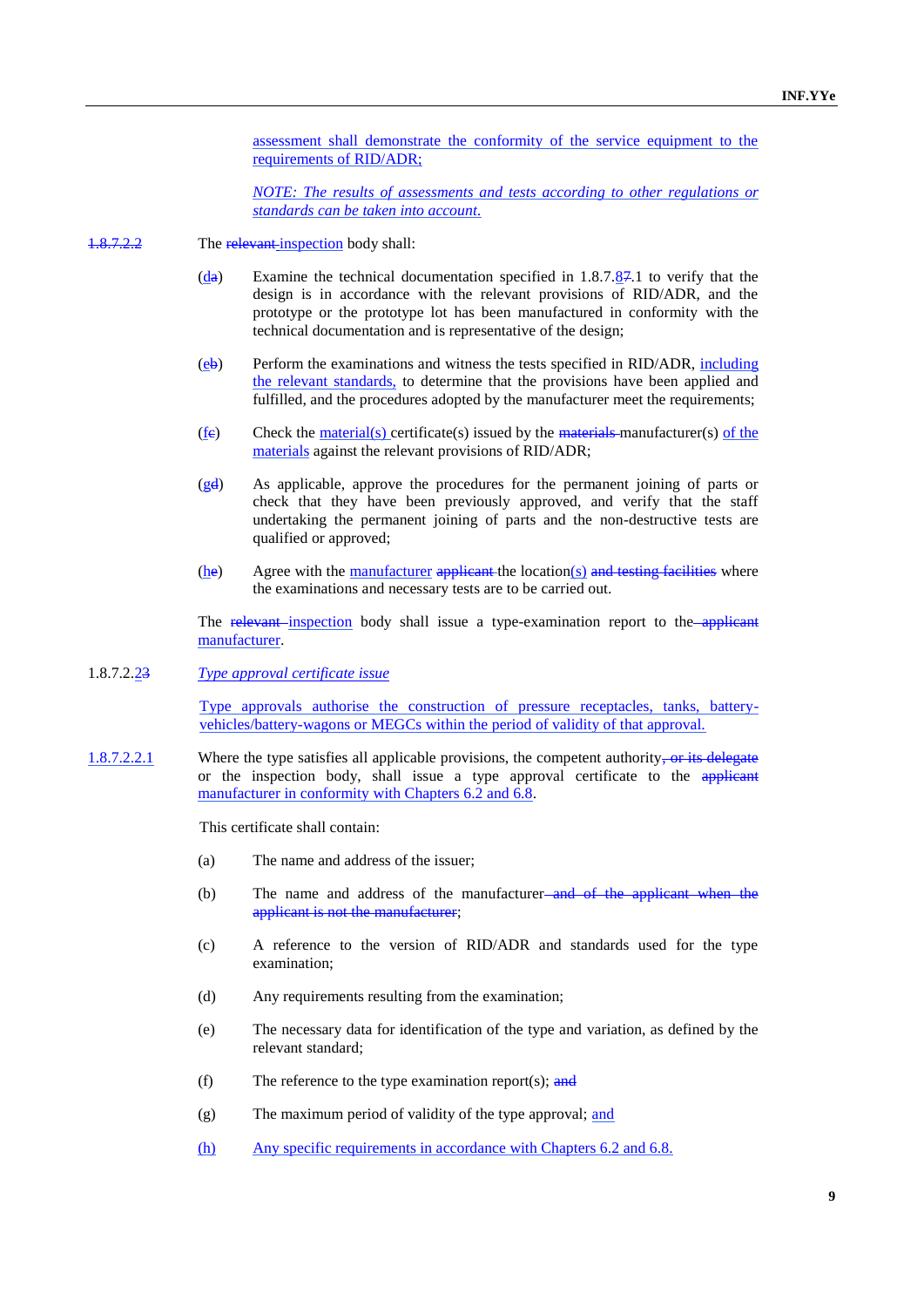A list of the relevant parts of the technical documentation shall be annexed to the certificate (see  $1.8.7.\underline{87.1}$ ).

1.8.7.2.42.2 The type approval shall be valid for a maximum of ten years. If within that period, the relevant technical requirements of  $RID/ADR<sub>a</sub>$  (including the referenced standards), have changed so that the approved type is no longer in conformity with them, the relevant body which issued then the type approval is no longer valid. shall withdraw it and inform the holder of the type approval. It shall then be withdrawn by the competent authority or the inspection body which issued the type approval certificate.

> *NOTE: For the ultimate latest dates for withdrawal of existing type approvals, see column (5) of the tables in 6.2.4.1 and 6.8.2.6.1 or 6.8.3.6 as appropriate.*

> If a type approval has expired, or has been withdrawn, the manufacture of the products (pressure receptacles, tanks, battery-vehicles/battery-wagons or MEGCs) according to that type approval is no longer authorised.

> *NOTE: In such a case, tThe relevant provisions concerning the use, periodic inspection and intermediate inspection of products pressure receptacles, tanks, batteryvehicles/battery-wagons or MEGCs contained in a the type approval which has expired or has been withdrawn shall continue to apply to these products pressure receptacles, tanks, battery-vehicles/battery-wagons or MEGCs constructed according to that type approval before the its expiry or the its withdrawal if they may continue to be used. They may continue to be used as long as they remain in conformity with the requirements of RID/ADR. If they are no longer in conformity with the requirements of RID/ADR they may continue to be used only if such use is permitted by relevant transitional measures in Chapter 1.6.*

> Type approvals may be renewed on the basis of by a complete review and assessment a new type examination for conformity. Results of the previous type examination tests shall be taken into account if these tests are still in accordance with the provisions of RID/ADR applicable at the date of renewal. Renewal is not permitted after a type approval has been withdrawn. Interim amendments of an existing type approval (e.g. for pressure receptacles minor amendments such as the addition of further sizes or volumes not affecting conformity, or for tanks see 6.8.2.3.32) do not extend or modify the original validity of the certificate.

> *NOTE: The review and assessment of conformity type examination for renewal can be done by an inspection body other than the one which issued the original type approval examination report.*

> The issuing body shall keep all documents for the type approval (see 1.8.7.7.1) for the whole period of validity including its renewals if granted.

1.8.7.2.52.3 In the case of a modification of a product pressure receptacle, tank, batterywagon/battery vehicle or MEGC with a valid, expired or withdrawn type approval, the relevant type examination, testing, inspection and approval are limited to the parts of the product pressure receptacle, tank, battery-wagon/battery-vehicle or MEGC that have been modified.

> The modification shall meet the provisions of RID/ADR applicable at the time of the modification. For all parts of the product pressure receptacle, wagon/battery vehicle or MEGC not affected by the modification, the documentation of the initial type approval remains valid.

> A modification may apply to one or more product(s) pressure receptacle, tank, batterywagon/battery-vehicle or MEGC covered by a the same type approval.

> Where the modified product pressure receptacle, tank, battery wagon/battery vehicle or MEGC satisfies all applicable provisions, a supplementary approval A certificate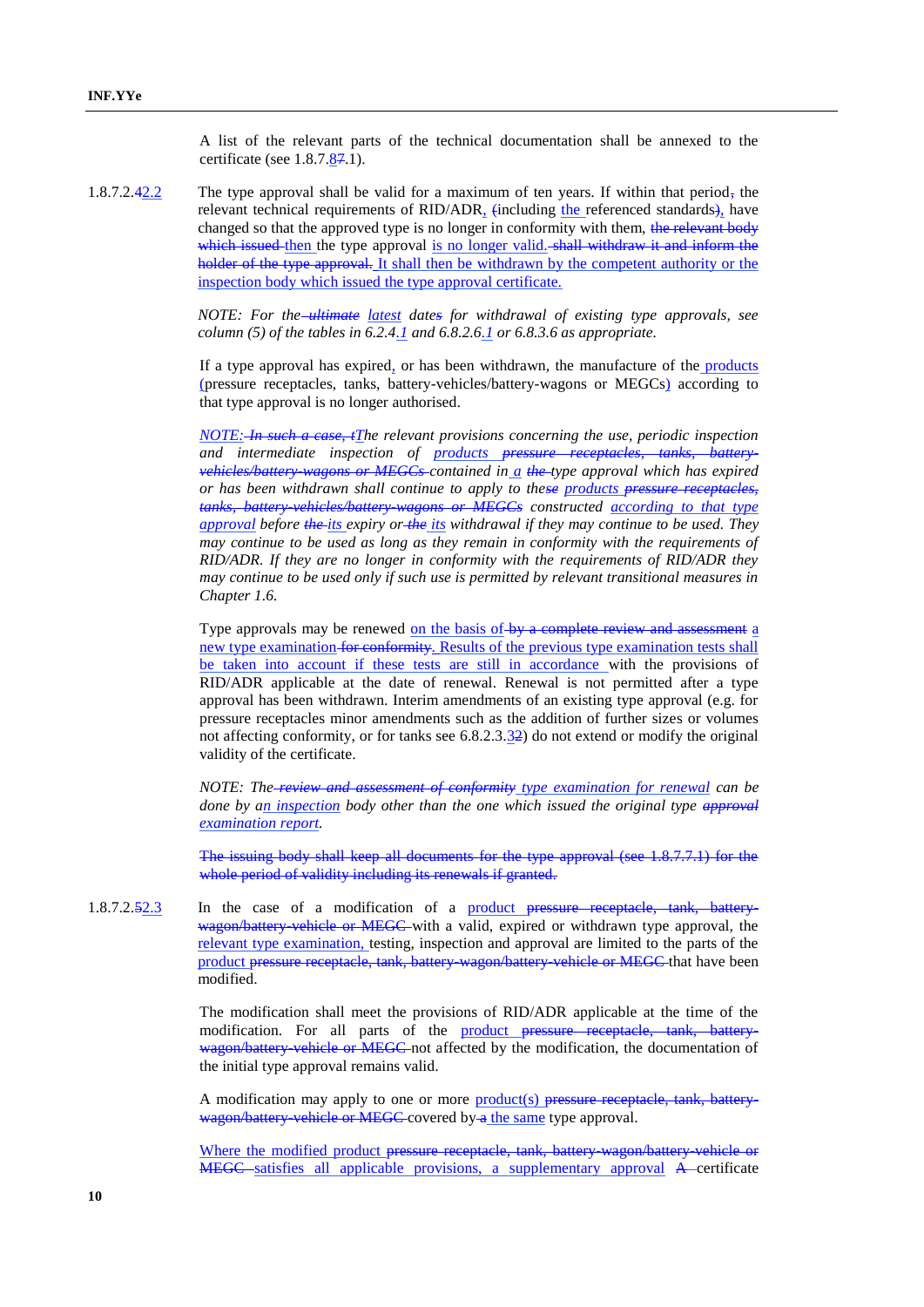approving for of the modification shall be issued to the owner or operator applicant by the competent authority or inspection body of any RID Contracting State/Contracting Party to ADR or by a body designated by this authority in conformity with Chapters 6.2 and 6.8. For tanks, battery-vehicles/battery-wagons or MEGCs, a copy shall be kept as part of the tank record.

Each application for an approval certificate for a modification shall be lodged by the applicant with a single competent authority or body designated by this authority.

- **1.8.7.3** *Supervision of manufacture*
- 1.8.7.3.1 The manufacturing process shall be subject to a survey by the relevant body to ensure the product is produced in conformity with the provisions of the type approval.
- 1.8.7.3.2 The manufacturer applicant shall take all the necessary measures to ensure that the manufacturing process complies with the applicable provisions of RID/ADR and of the type approval certificate and its annexes the technical documentation according to 1.8.7.8.3 and reports.
- 1.8.7.3.23 The manufacturing process shall be subject to supervision by the relevant body.

The relevant body shall:

- (a) Verify the conformity with the technical documentation specified in 1.8.7.87.32 and with the applicable provisions of RID/ADR and of the type approval certificate and the technical documentation according to 1.8.7.8.1 and 1.8.7.8.2 and reports;
- (b) Verify that the manufacturing process produces products in conformity with the requirements and the documentation which apply to it;
- (c) Verify the traceability of materials and check the material $\langle s \rangle$  certificate(s) against the specifications;
- (d) As applicable, verify that the personnel undertaking the permanent joining of parts and the non-destructive tests are qualified or approved;
- (e) Agree with the manufacturer applicant on the location where the examinations and necessary tests are to be carried out; and
- (f) Record Provide a written report of the results of its survey the supervision of manufacture.

## **1.8.7.4** *Initial inspection and tests*

- 1.8.7.4.1 The manufacturer applicant shall:
	- (a) Affix the marks specified in RID/ADR; and
	- (b) Supply to the relevant body the technical documentation specified in 1.8.7.8.47.
- 1.8.7.4.2 The relevant body shall:
	- (a) Perform the necessary examinations and tests in order to verify that the product is manufactured in accordance with the type approval and the relevant provisions;
	- (b) Check the certificates supplied by the manufacturers of service equipment against the service equipment;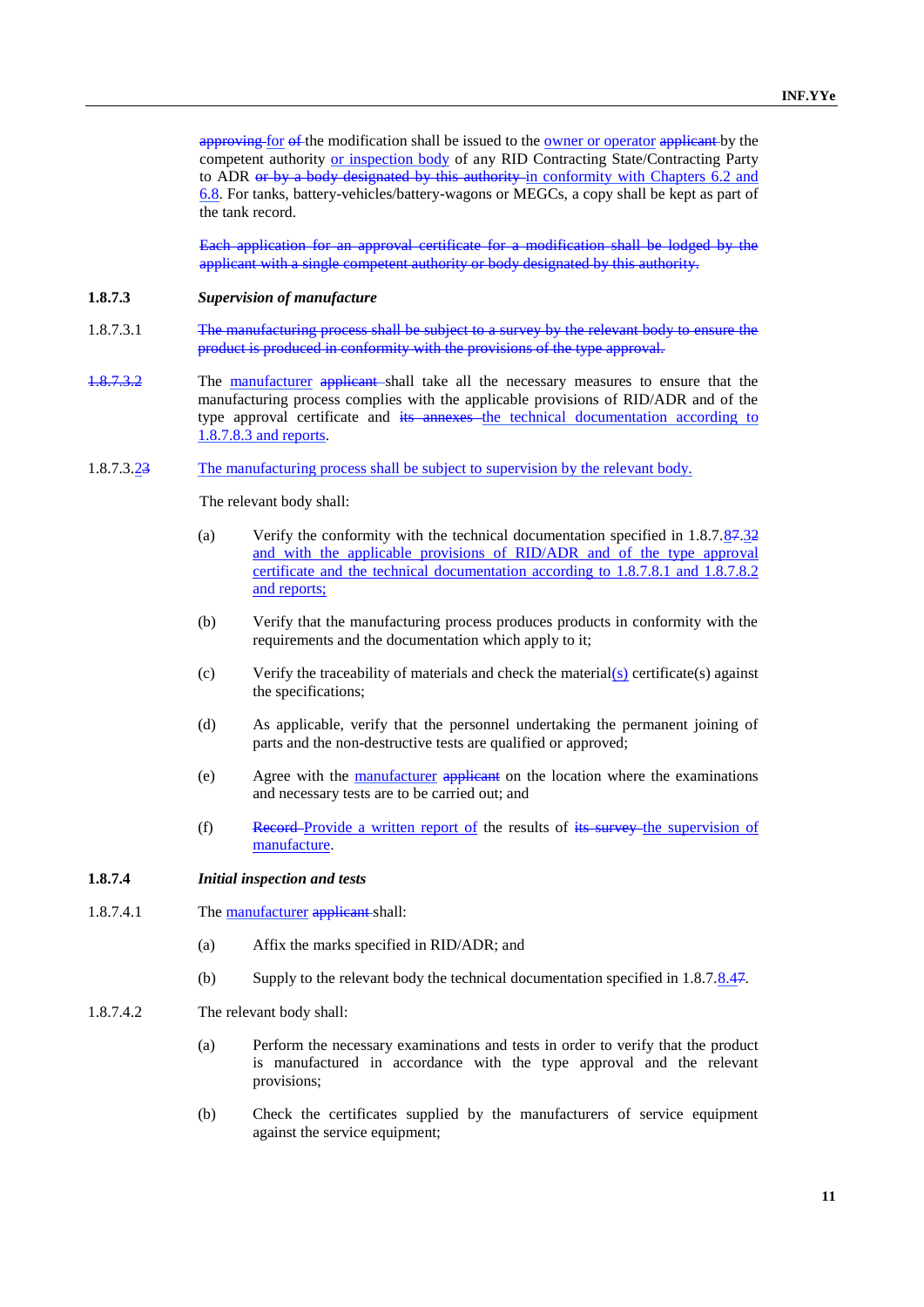- (c) Issue an initial inspection and test report to the applicant relating to the detailed tests and verifications carried out and the verified technical documentation;
- (d) Issue Draw up an written certificate of conformity of the manufacture-initial inspection and test certificate and affix its [registered] mark when the manufacture satisfies the provisions; and
- (e) Check if the type approval remains valid after provisions of RID/ADR (including the referenced standards) relevant to the type approval have changed. If the type approval is no longer valid, the relevant body shall issue a refusal inspection report and inform the competent authority or the inspection body which issued the type approval certificate.

The certificate in (d) and report in (c) may cover a number of products items of the same type (group certificate or report).

- 1.8.7.4.3 The certificate shall contain as a minimum:
	- (a) The name and address of the relevant inspection body and the name and address of the in-house inspection service when applicable;
	- (b) The name and address of the manufacturer and the name and address of the applicant, if not the manufacturer;
	- (c) The place of the initial inspection;
	- (ed) A reference to the version of the RID/ADR and the standards used for the initial inspections and tests;
	- (de) The results of the inspections and tests;
	- (ef) The data for identification of the inspected product(s), at least the serial number or for non refillable cylinders the batch number; and
	- $(f_{\mathbf{g}})$  The type approval number.
	- (h) The reference to the certificate of authorisation of the in-house inspection service when applicable.

## **1.8.7.5** *Entry into service verification*

- 1.8.7.5.1 If an entry into service verification is required by the competent authority under 6.8.1.5.5, the owner or operator shall engage a single inspection body to carry out this inspection and shall provide it with the type approval certificate and the technical documentation specified in 1.8.7.8.4.
- 1.8.7.5.2 The inspection body shall review the documentation and:
	- (a) Perform external checks (e.g. marking, condition);
	- (b) Verify conformity with the type approval certificate;
	- (c) Verify the validity of the approvals of the inspection bodies who performed the previous inspections and tests;
	- (d) Verify that the transitional measures of 1.6.3 or 1.6.4 have been fulfilled.
- 1.8.7.5.3 The inspection body shall issue an entry into service verification report that contains the results of the assessment. The owner or operator shall present this report at the request of the competent authority requiring the entry into service verification, and to the inspection body(ies) in charge of subsequent inspections and tests.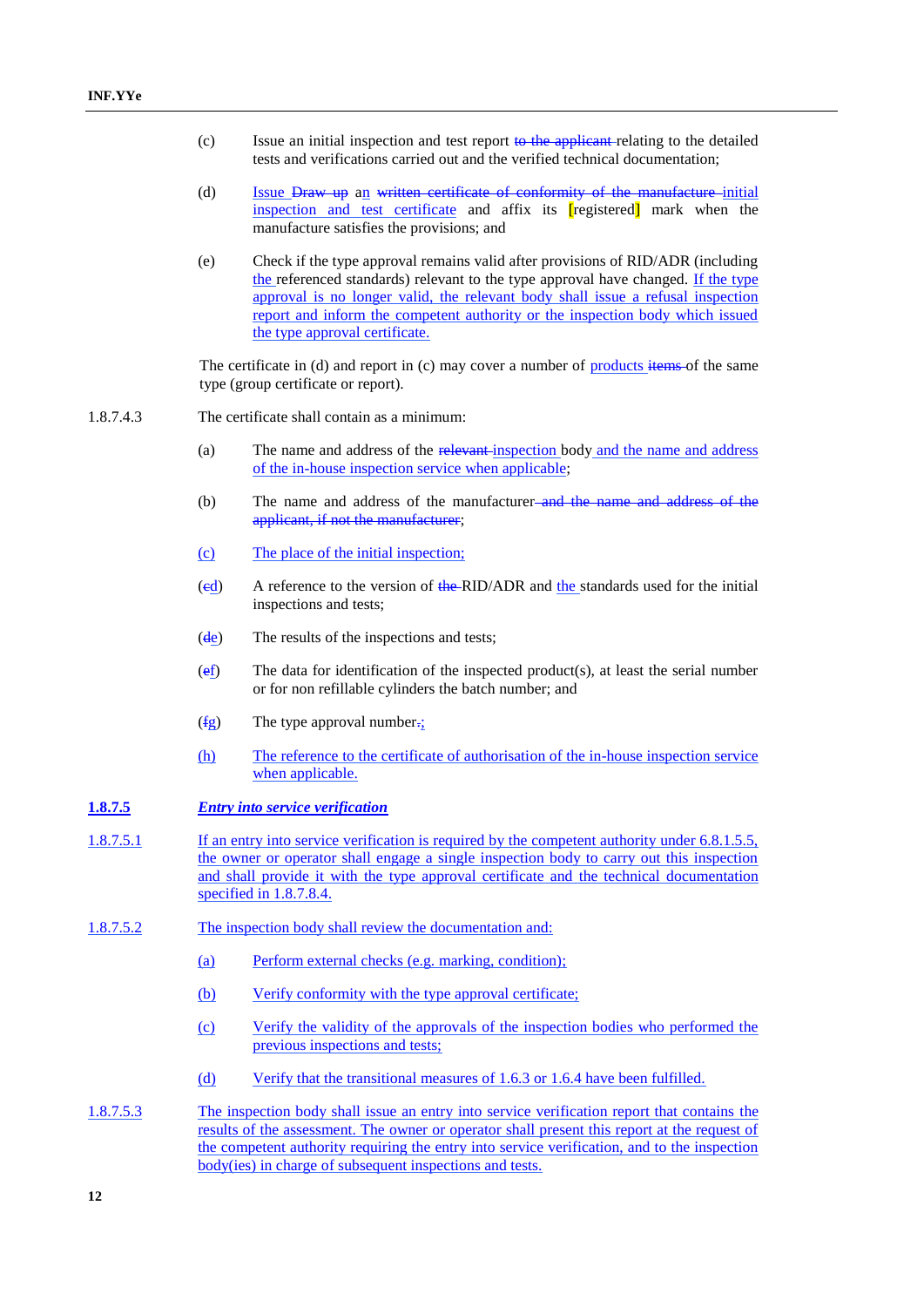In the event of a failed entry into service verification, the non-conformities shall be rectified and a new entry into service verification passed before the tank is used.

The inspection body in charge of the entry into service verification shall, without delay, inform its competent authority of any refusal.

#### **1.8.7.65** *Periodic inspection, intermediate inspection and exceptional inspection checks*

- 1.8.7.65.1 The relevant body shall:
	- (a) Perform the identification and verify the conformity with the documentation;
	- (b) Carry out the inspections and witness the tests in order to check that the requirements are met;
	- (c) Issue reports of the results of the inspections and tests, which may cover a number of **products**-items; and
	- (d) Ensure that the required marks are applied.
- 1.8.7.65.2 Reports of periodic inspections and tests of pressure receptacles shall be retained by the applicant owner or operator at least until the next periodic inspection.

*NOTE: For tanks, see provisions for tank records in 4.3.2.1.7.*

#### **1.8.7.76** *Surveillance of the applicant's in-house inspection service*

- 1.8.7.76.1 The manufacturer in the case of initial inspection and supervision of manufacture in conformity with Chapters 6.2 and 6.8, or the testing facility in the case of periodic inspection in conformity with Chapter 6.2 applicant shall:
	- (a) Implement an in-house inspection service with a quality system, including technical procedures, for inspections and tests documented in 1.8.7.87.65 and subject to surveillance;
	- (b) Fulfil the obligations arising out of the quality system as approved and to ensure that it remains satisfactory and efficient;
	- (c) Appoint trained and competent personnel for the in-house inspection service; and
	- (d) Affix the  $[registered]$  mark of the inspection body, and the mark of the in-house inspection service where appropriate.
- 1.8.7.76.2 The inspection body shall carry out an initial audit at each site. If satisfactory the inspection body shall issue an certificate of authorisation for a period not exceeding three years. The following provisions shall be met:
	- (a) This audit shall be undertaken at each site to confirm that the inspections and tests performed on the product are in compliance with the requirements of RID/ADR;
	- (b) The inspection body may authorise the in-house inspection service of the applicant to affix the [registered] mark of the inspection body to each approved product;
	- (c) The authorisation may be renewed after a satisfactory audit at each site in the last year prior to the expiry. The new period of validity shall begin with the date of expiry of the authorisation; and
	- (d) The auditors-inspectors of the inspection body undertaking the audits shall be competent to carry out the assessment of conformity of the product covered by the quality system and to assess the quality system itself; and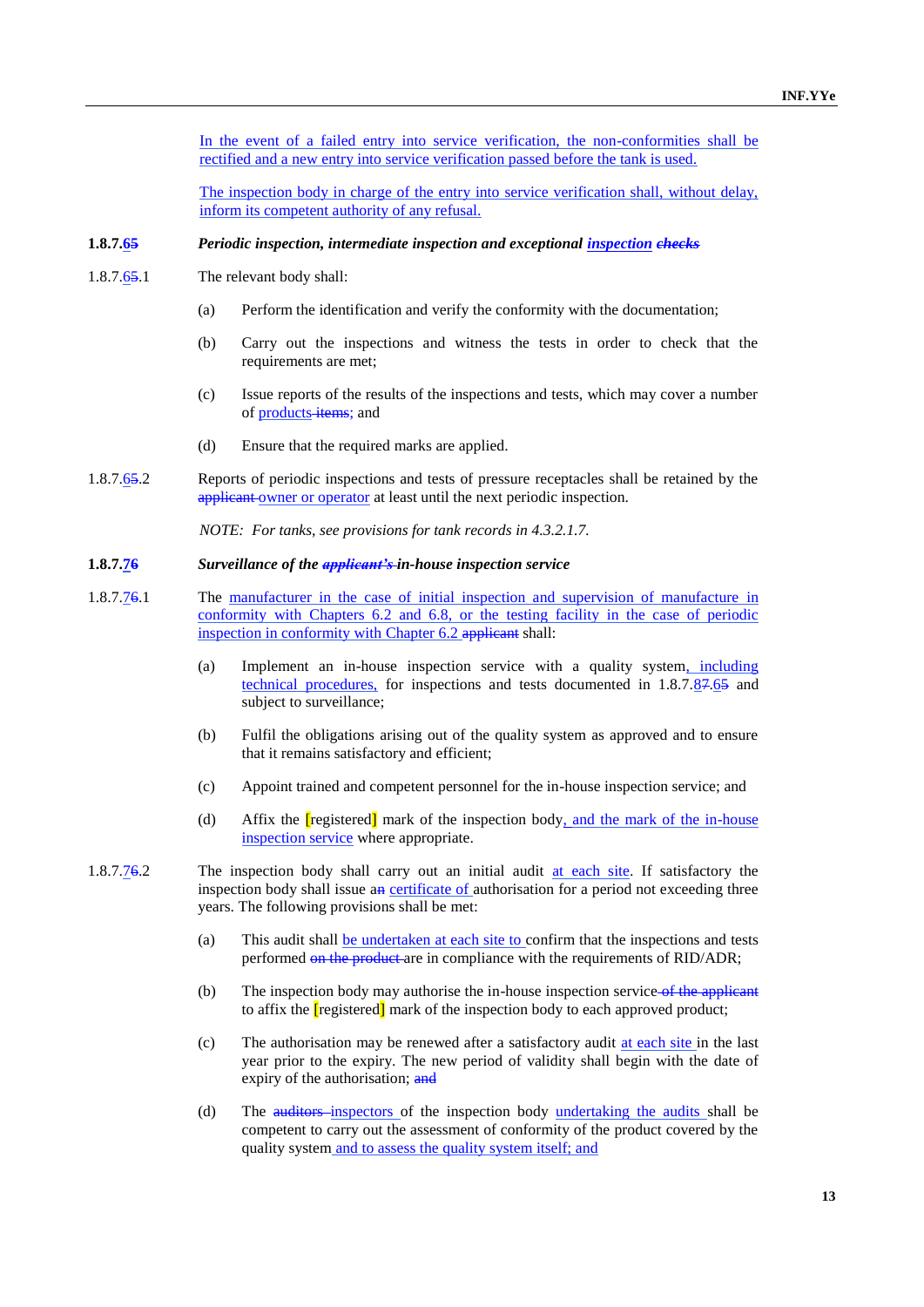- (e) The in-house inspection service shall be engaged in activities at a frequency which ensures the necessary level of competence.
- The in-house inspection service shall not subcontract part of its activity.
- 1.8.7.7.3 The certificate of authorisation shall contain as a minimum:
	- (a) The name and address of the inspection body;
	- (b) The name and address of the manufacturer or testing facility and address of all inhouse inspection service sites;
	- (c) A reference to the version of RID/ADR used for authorisation of the in-house inspection service and standards or recognised technical codes according to 6.2.5 used for initial inspection and tests or periodic inspections;
	- (d) The reference to the initial audit report;
	- (e) As necessary, further information to define the scope of the in-house inspection service (e.g. type approvals of the products for initial inspection and tests, etc.);
	- (f) The mark of the in-house inspection service, if applicable; and
	- (g) The expiry date.
- 1.8.7.76.43 The inspection body shall carry out periodic audits at each site within the duration of the authorisation to make sure that the *applicant*-in-house inspection service maintains and applies the quality system, including the technical procedures. The following provisions shall be met:
	- (a) A minimum of two The audits shall be carried out at least every  $6 \text{ in a } 12$  months. period;
	- (b) The inspection body may require additional visits, training, technical changes, modifications of the quality system, restrict or prohibit the inspections and tests to be done by the applicant in-house inspection service;
	- (c) The inspection body shall assess any changes in the quality system and decide whether the modified quality system  $\frac{1}{w+1}$ -still satisfies the requirements of the initial audit or whether a full reassessment is required;
	- (d) The inspectors auditors of the inspection body undertaking the audits shall be competent to carry out the assessment of conformity of the product covered by the quality system and to assess the quality system itself; and
	- (e) The inspection body shall provide the manufacturer or the testing facility, as applicable, and the applicant in-house inspection service, with a visit or audit the report of the audit and, if tests have taken place, with a test report.
- 1.8.7.76.53 In cases of non-conformity with the relevant requirements the inspection body shall ensure that corrective measures are taken. If corrective measures are not taken in due time, the inspection body shall suspend or withdraw the permission for the in-house inspection service to carry out its activities. The notice of suspension or withdrawal shall be transmitted to the competent authority. A report shall be provided to the manufacturer or the testing facility, as applicable, and to the in-house inspection service applicant giving detailed reasons for the decisions taken by the inspection body.

#### **1.8.7.8**7 *Documents*

The technical documentation shall enable an assessment to be made of conformity with the relevant requirements.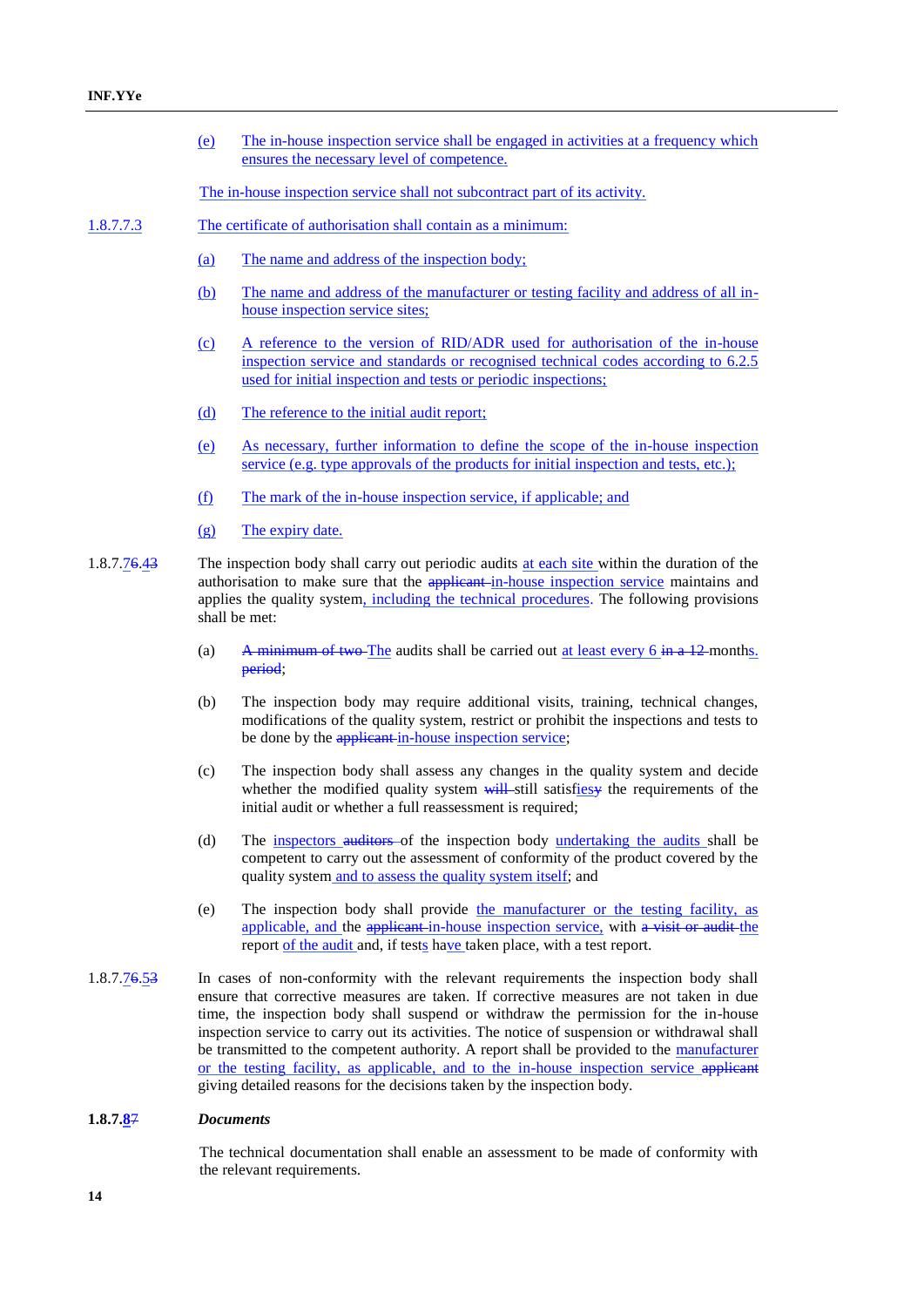#### 1.8.7.87.1 *Documents for the type approval examination*

The **manufacturer applicant** shall provide as appropriate:

- (a) The list of standards used for the design and manufacture;
- (b) A description of the type including all variations;
- (c) The instructions according to the relevant column of table A of Chapter 3.2 or a list of dangerous goods to be transported for dedicated products;
- (d) A general assembly drawing or drawings;
- (e) The detailed drawings, including the dimensions used for the calculations, of the product, the service equipment, the structural equipment, the marking and/or the labelling necessary to verify the conformity;
- (f) The calculation notes, results and conclusions;
- (g) The list of the service equipment with the relevant technical data and information on the safety devices including the calculation of the relief capacity if relevant;
- (h) The list of material requested in the standard for manufacture used for every part, sub-part, lining, service and structural equipment and the corresponding material specifications or the corresponding declaration of conformity to RID/ADR;
- (i) The approved qualification of permanent joining process;
- (j) The description of the heat treatment process(es); and
- (k) The procedures, descriptions and records of all relevant tests listed in the standards or RID/ADR for the type approval and for the manufacture.

#### 1.8.7.8.2 *Documents for the type approval certificate issue*

The manufacturer shall provide as appropriate:

- (a) The list of standards used for the design and manufacture;
- (b) A description of the type, including all variations;
- (c) The instructions according to the relevant column of table A of Chapter 3.2 or a list of dangerous goods to be transported for dedicated products;
- (d) A general assembly drawing or drawings;
- (e) The list of materials in contact with the dangerous goods;
- (f) The list of service equipment;
- (g) The type-examination report; and
- (h) Further documents mentioned under 1.8.7.8.1 on request of the competent authority or inspection body.
- 1.8.7.87.32 *Documents for the supervision of manufacture*

The manufacturer applicant shall make available provide as appropriate:

- (a) The documents listed in  $1.8.7.87.1$  and  $1.8.7.8.2$ ;
- (b) A copy of the type approval certificate;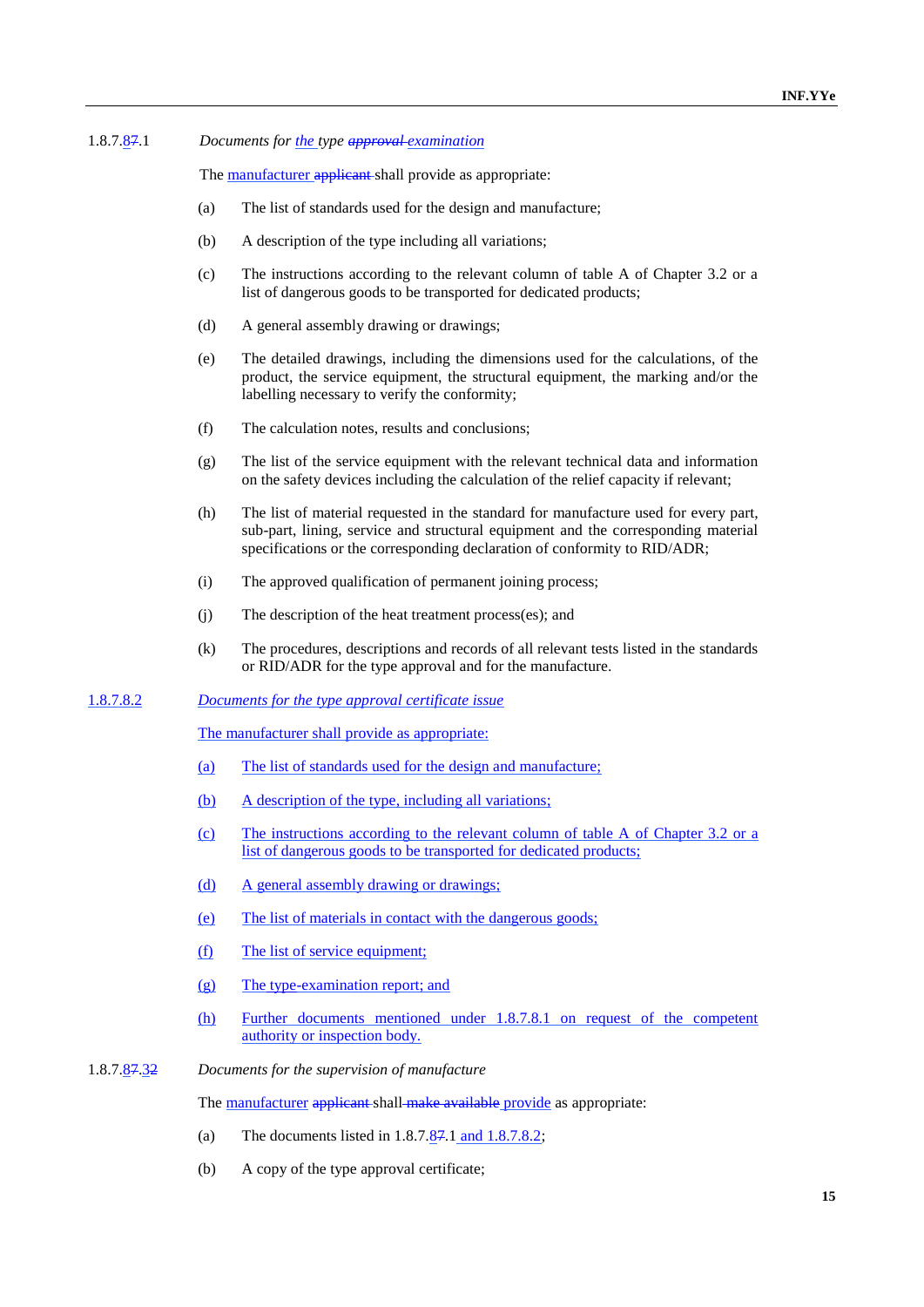- (c) The manufacturing procedures including test procedures;
- (d) The manufacturing records;
- (e) The approved qualifications of permanent joining operators;
- (f) The approved qualifications of the non destructive test operators;
- (g) The reports of the destructive and non destructive tests;
- (h) The heat treatment records; and
- (i) The calibration records.
- 1.8.7.87.43 *Documents for initial inspection and tests, and for entry into service verification*

The manufacturer for initial inspection and tests, and the owner or operator for the entry into service verification applicant shall make available provide as appropriate:

- (a) The documents listed in  $1.8.7.\overline{87.1}, 1.8.7.\overline{8.2},$  and  $1.8.7.\overline{87.32};$
- (b) The material certificates of the product and any sub-parts including the service equipment;
- (c) The declarations certificates of conformity and material certificates of the service equipment; and
- (d) A declaration of conformity including the description of the product and all the variations adopted from the type approval.
- 1.8.7.87.54 *Documents for periodic inspections, intermediate inspections and exceptional inspection checks*

The applicant owner or operator, or its authorised representative shall make available provide as appropriate:

- (a) For pressure receptacles, the documents specifying special requirements when the manufacturing and periodic inspections and tests standards so require;
- (b) For tanks:
	- (i) the tank record; and
	- (ii) one or more of the any relevant documents mentioned in 1.8.7.87.1 to 1.8.7.87.43 if requested by the inspection body.
- 1.8.7.87.65 *Documents for the surveillance assessment of in-house inspection service*

The applicant for in-house inspection service shall-make available provide the quality system documentation as appropriate:

- (a) The organizational structure and responsibilities;
- (b) The relevant inspection and test, quality control, quality assurance and process operation instructions, and systematic actions that will be used;
- (c) The quality records, such as inspection reports, test data, calibration data and certificates;
- (d) The management reviews to ensure the effective operation of the quality system arising from the <u>on-site</u> audits in accordance with 1.8.7.76;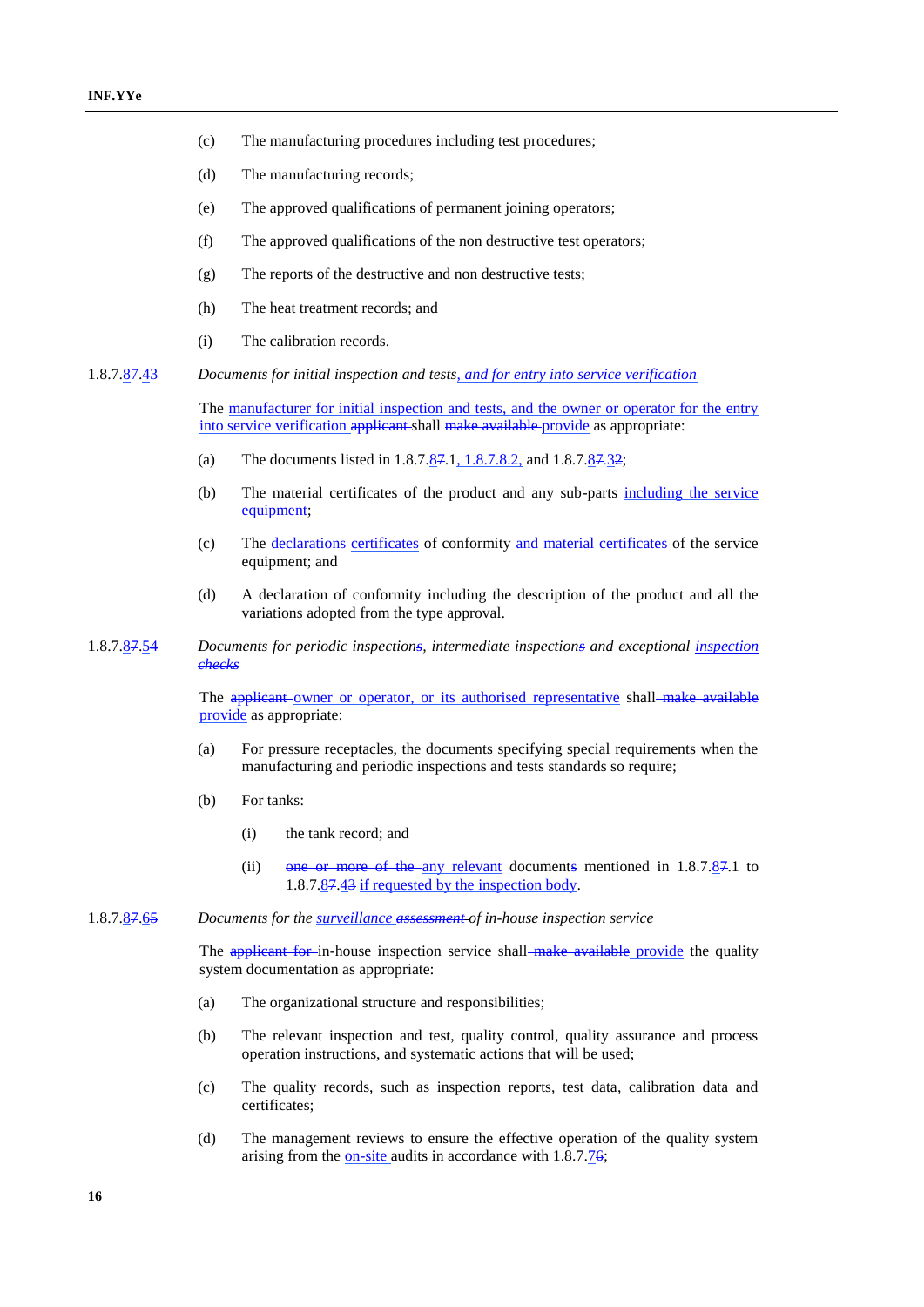- (e) The process describing how customer and regulation requirements are met;
- (f) The process for control of documents and their revision;
- (g) The procedures for dealing with non-conforming products; and
- (h) The training programmes and qualification procedures for relevant personnel.

1.8.7.8 Products manufactured, approved, inspected and tested according to standards

The requirements of 1.8.7.7 are considered to have been complied with if the following standards, as relevant, are applied:

| Applicable subsection and<br><del>paragraph</del> | Daforances<br><del>reiciences</del> | Title of the document                           |
|---------------------------------------------------|-------------------------------------|-------------------------------------------------|
| $18771$ to $18774$                                | EN 12072.2018                       | Tanks for transport of dangerous goods Testing, |
| 1.0.7.7.1 W 1.0.7.7.1                             | <b>DIY 14714.4010</b>               | inspection and marking of metallic tanks        |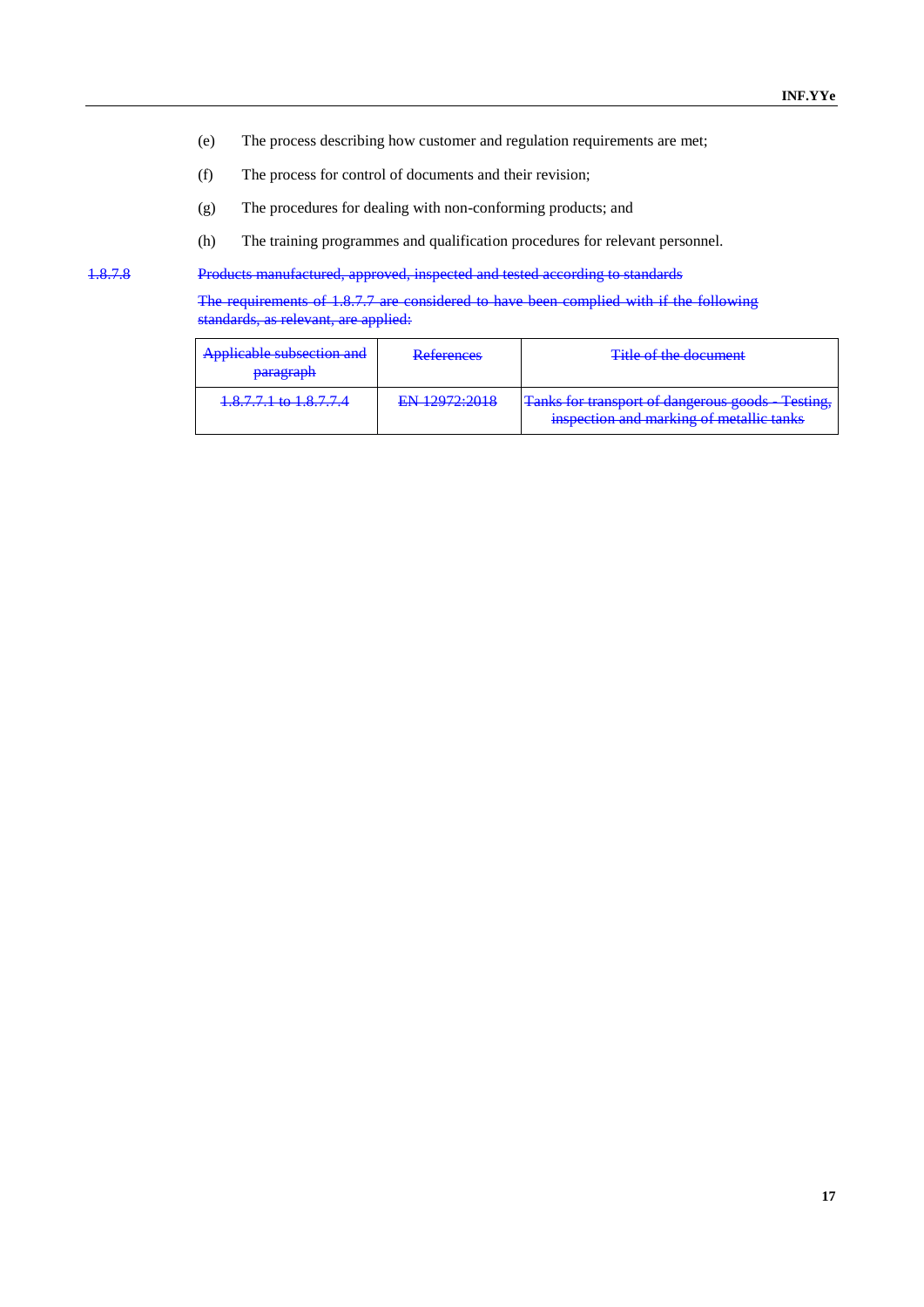## **Annex III - Proposed amendments to Section 1.8.6**

**1.8.6 Administrative controls for the activities application of the conformity assessments, periodic inspections, intermediate inspections and exceptional checks described in 1.8.7 and 1.8.8**

#### **1.8.6.1** *General Rules*

The competent authority of an RID Contracting State/a Contracting Party to ADR may approve inspection bodies for conformity assessments, periodic inspections, intermediate inspections, exceptional inspections—checks, entry into service verifications and surveillance of the in-house inspection service as <del>specified in 1.8.7 relevant</del> in Chapters 6.2 and 6.8.

#### **1.8.6.2** *Operational oObligations for of the competent authority, its delegate or inspection body*

1.8.6.2.1 When the competent authority approves an inspection body, the approval scheme shall be based on EN ISO/IEC 17020:2012 (except clause 8.1.3) type A, or type B when allowed in Chapter 6.2.

> Except when 6.2.2.11, 6.2.3.6 and TA4 and TT9 of 6.8.4 apply, competent authorities may decide not to use accreditation according to EN ISO/IEC 17020:2012. In these circumstances 1.8.6.2.4 applies.

> When the competent authority does not approve inspection bodies but performs these tasks itself, the competent authority shall meet the provisions of 1.8.6.3.

- 1.8.6.1.2.2 *Approval of inspection bodies*
- 1.8.6.2.2.1 The inspection body shall be established under domestic law and be a legal entity in a RID Contracting State/Contracting Party to ADR where the application for approval is made.
- 1.8.6.2.2.2 The period of validity of the approval issued by the competent authority shall not exceed 5 years. Within this period, the approval ends as soon as the inspection body does not meet the conditions for its approval. However, in the case of suspension of the accreditation, the approval is only suspended during the suspension period of the accreditation.
- 1.8.6.2.2.3 An inspection body starting a new activity may be approved temporarily. Before temporary approval, the competent authority shall ensure that the inspection body meets the requirements of  $1.8.6.3.1$ -the standard EN ISO/IEC 17020:2012 (except clause 8.1.3). The inspection body shall be accredited according to EN ISO/IEC 17020:2012 (except clause 8.1.3) or approved according to 1.8.6.2.4 in its first year of activity to be able to continue this new activity.
- 1.8.6.2.3 *Monitoring of inspection bodies*
- 1.8.6.6.2.3.1 Wherever the activities of an inspection body are conducted,  $\pi$ the competent authority that approved this body shall ensure the monitoring of thise inspection bodyies, including on-site monitoring. and The competent authority shall revoke or restrict the approval given, if it notes that an this approved inspection body is no longer in compliance with the approval, and the requirements of  $1.8.6.3.1$   $1.8.6.8$  or does not follow the procedures specified in the provisions of RID/ADR.

*NOTE: Monitoring of subcontractors as mentioned in 1.8.6.3.3 by the inspection body shall also be included in the monitoring of the inspection body.*

1.8.6.7.2.3.2 If the approval of the inspection body is revoked or restricted or if the inspection body ceased activity, the competent authority shall take the appropriate steps to ensure that the files are either processed by another inspection body or kept available.

```
1.8.6.2.4 Notification and approval of national systems
    National systems for approving and monitoring of inspection bodies shall be equivalent to 
    EN ISO/IEC 17011:2017 Part 7 and to EN ISO/IEC17020:2012 (except clause 8.1.3) and
```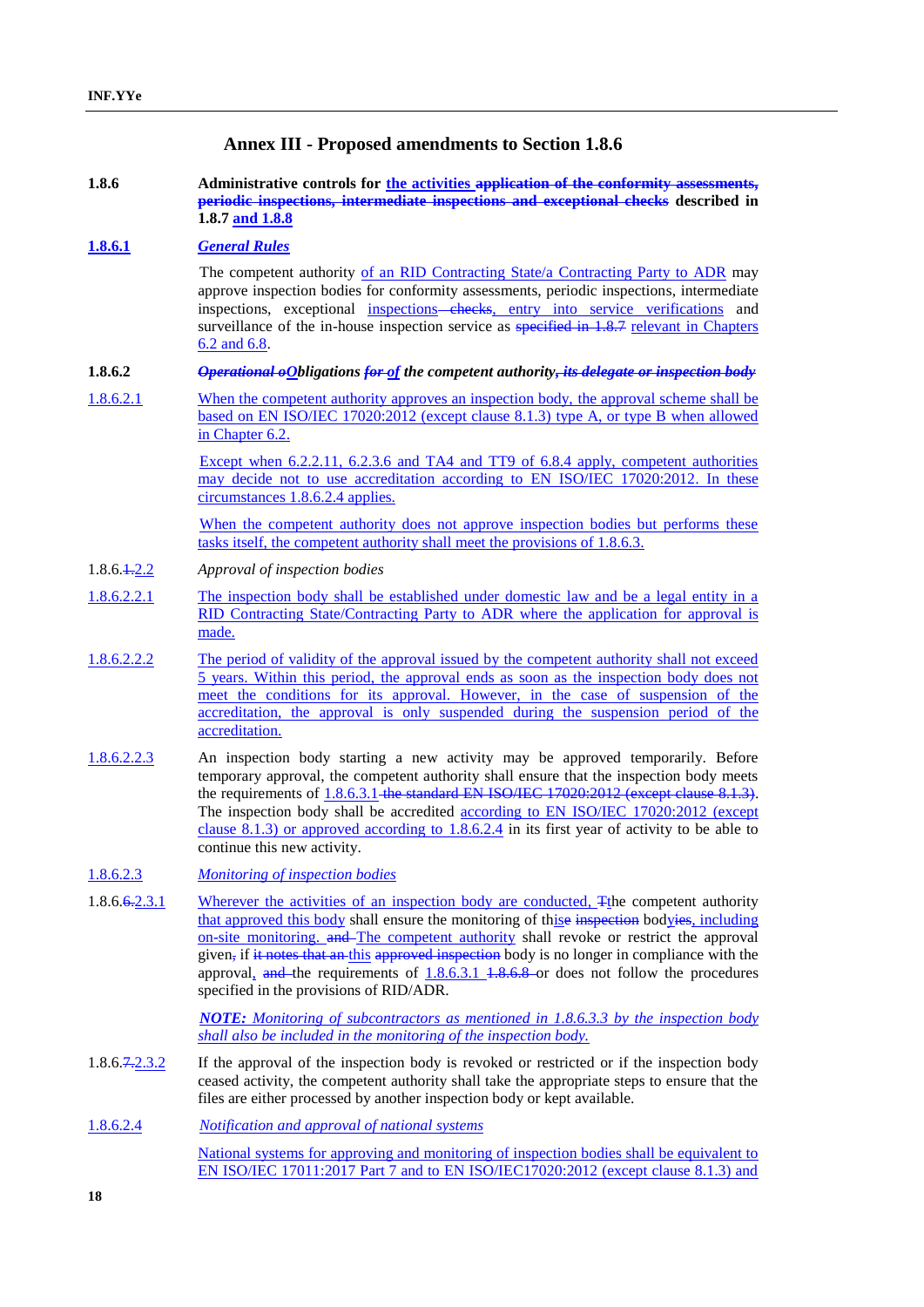shall be notified to and considered by the Joint Meeting of the RID Committee of Experts and the Working Party on the Transport of Dangerous Goods (Joint Meeting) and then approved by the RID Committee of Experts/the Working Party on the Transport of Dangerous Goods using the following procedure:

- (a) The RID Contracting State/Contracting Party to ADR shall submit the description of their national system in English to the Joint Meeting;
- (b) The Joint Meeting shall determine whether the national system is equivalent to the provisions of this section and make a decision within a period of twelve months;
- (c) The decision of the Joint Meeting shall be sent to the RID Committee of Experts and the Working Party on the Transport of Dangerous Goods for approval;
- (d) Following approval, the secretariat of OTIF/UNECE shall publish a list of the RID Contracting States/Contracting Parties to ADR that have implemented an approved national system;
- (d) If a revised version of either of the standards mentioned above has been adopted, the competent authority shall reassess their national system. If the changes affect the national system, this system shall be revised to reflect the changes. The revised national system shall then be re-submitted to the Joint Meeting.
- 1.8.6.3.2.5 *Information obligations*
- 1.8.6.2.5.1 RID Contracting States/Contracting Parties to ADR shall publish their national procedures for the assessment, appointment approval and monitoring of inspection bodies and of any changes to that information.
- 1.8.6.2.5.2 The competent authority of the RID Contracting State/Contracting Party to ADR shall publish an up-to-date list with the approved inspection bodies in their country, including temporary approved inspection bodies as described in 1.8.6.2.2.3. A reference to this list shall be made on the website of the OTIF/UNECE. This list shall at least contain the following information:
	- (a) Approved offices and addresses of the inspection body;
	- (b) The scope of activities for which the inspection body is approved;
	- (c) An indication if the inspection body is accredited according to EN ISO/IEC 17020:2012 (except clause 8.1.3) by the national accreditation body and if so the type of accreditation;
	- (d) The stamp of the inspection body.
- 1.8.6.2.5.3 Each RID Contracting State/Contracting Party to ADR may recognize the inspection bodies approved by the competent authority of other RID Contracting States/Contracting Parties to ADR to perform inspections in their country, only on the basis of the list referred to in 1.8.6.2.5.2. The RID Contracting State/Contracting Party to ADR shall add this information to the list mentioned in 1.8.6.2.5.2 and inform the secretariat of OTIF/UNECE.

#### **1.8.6.2.3** *Operational oObligations for of the competent authority, its delegate or inspection bodiesy*

## 1.8.6.8.3.1 *General rules*

The inspection body shall:

- (a) Have a staff with an organizational structure, capable, trained, competent and skilled, to satisfactorily perform its technical functions;
- (b) Have access to suitable and adequate facilities and equipment;
- (c) Operate in an impartial manner and be free from any influence which could prevent it from doing so;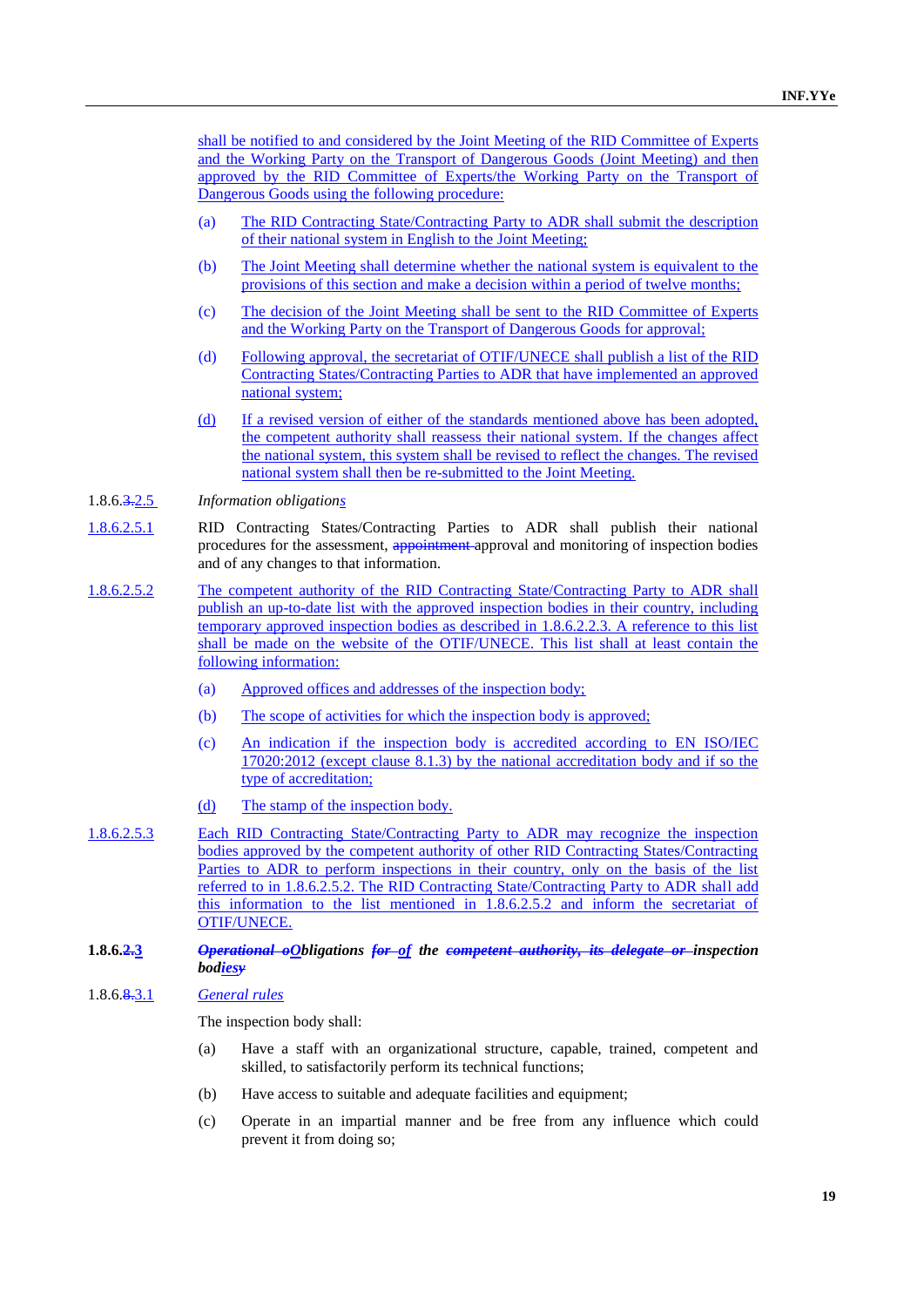- (d) Ensure commercial confidentiality of the commercial and proprietary activities of the manufacturer and other bodies;
- (e) Maintain clear demarcation between actual inspection body functions and unrelated functions;
- (f) Have a documented quality management system, equivalent to that set out in EN ISO/IEC 17020:2012 (except clause 8.1.3);
- (g) Ensure that the tests and inspections specified in the relevant standards and in RID/ADR are performed;
- (h) Maintain an effective and appropriate report and record system in accordance with 1.8.7 and 1.8.8;
- (i) Be free from any commercial or financial pressure and not remunerate its personnel depending on the number of the inspections carried out or on the results of those inspections;
- (j) Have a liability insurance covering the risks in relation to the conducted activities; *NOTE: This is not necessary if the RID Contracting State/Contracting Party to ADR assumes liability in accordance with domestic law.*
- (k) Have person(s) responsible for carrying out the inspections who:
	- Shall not be directly involved in the design, manufacture, supply, installation, use or maintenance of the product (pressure receptacle, tank, batteryvehicle/battery-wagon or MEGC) to be inspected;
	- Shall attend a training covering all the aspects of the activities in relation to which the body has been appointed;
	- Shall have appropriate knowledge, technical skills and understanding of the applicable requirements, of the applicable standards and of the relevant provisions of Parts 4 and 6;
	- Shall have the ability to draw up certificates, records and reports demonstrating that assessments have been carried out;
	- Shall observe professional secrecy with regard to information obtained in carrying out their tasks or any provision of domestic law giving effect to it, except in relation to the competent authorities of the RID Contracting State/Contracting Party to ADR in which its activities are carried out. At the request of other inspection bodies, information may be shared as far as necessary for the performance of inspections and tests.

The inspection body shall additionally be accredited according to the standard EN ISO/IEC 17020:2012 (except clause 8.1.3), as specified in 6.2.2.11, 6.2.3.6 and TA4 and TT9 of 6.8.4.

The requirements of this section are deemed to be met if the inspection body is in compliance with EN ISO/IEC 17020:2012 (except clause 8.1.3). Compliance with this standard is not mandatory to be appointed as an inspection body for activities other than as specified in 6.2.2.11, 6.2.3.6 and TA4 and TT9 of 6.8.4.

1.8.6.3.2 *Operational obligations for the competent authority, its delegate or inspection body*

1.8.6.3.2.1 The competent authority, its delegate or inspection body shall carry out conformity assessments, periodic inspections, intermediate inspections, and exceptional inspections checks and entry into service verifications in a proportionate manner, avoiding unnecessary burdens. The competent authority, its delegate or inspection body shall perform its activities taking into consideration the size, the sector and the structure of the undertakings involved, the relative complexity of the technology and the serial character of production.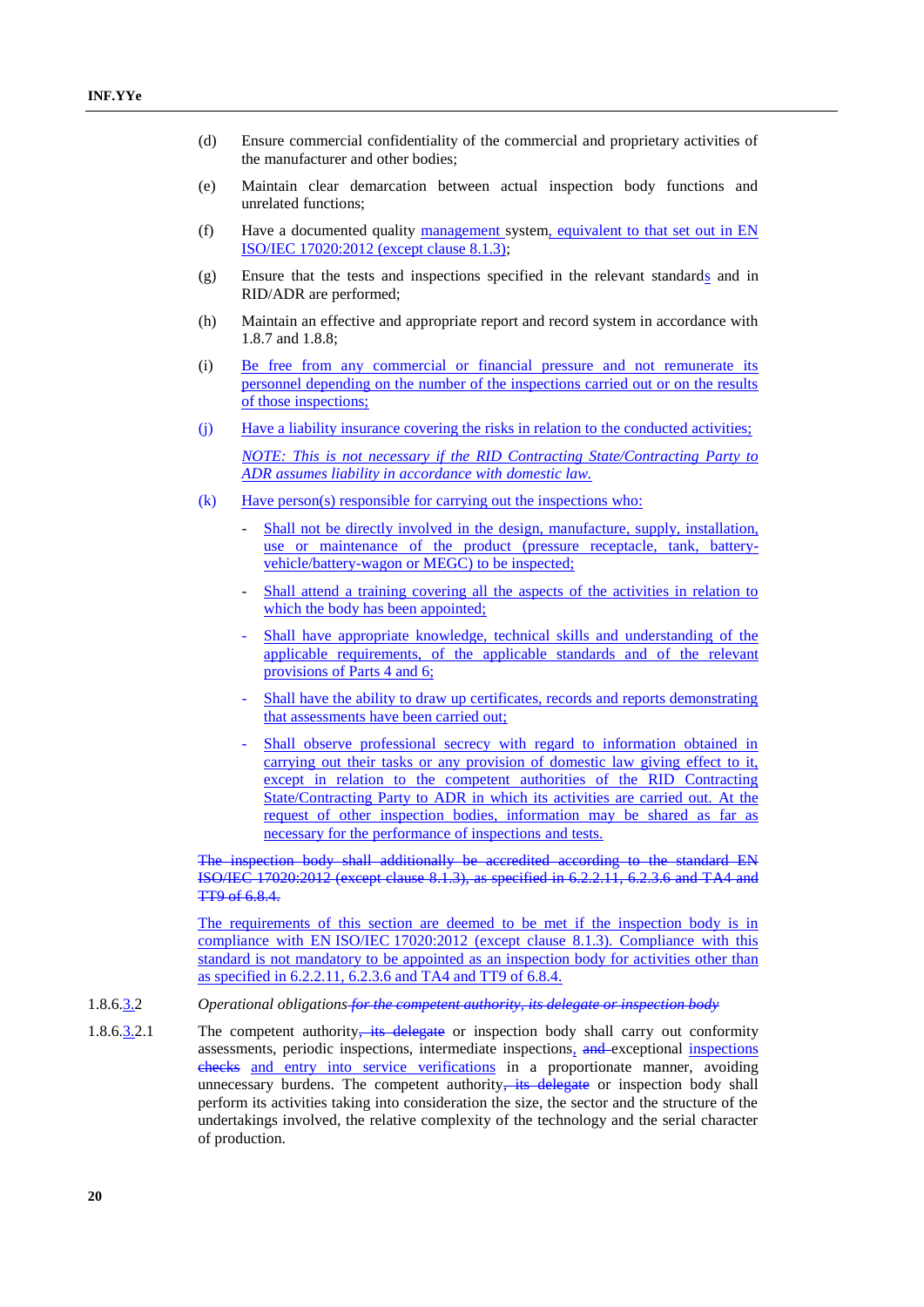- 1.8.6.3.2.2 Nevertheless tThe competent authority, its delegate or inspection body shall respect the degree of rigour and the level of protection required for the compliance of the transportable equipment by with the provisions of Parts 4 and 6 as applicable.
- 1.8.6.3.2.3 Where a competent authority, its delegate or inspection body finds out that requirements laid down in Parts 4 or 6 have not been met by the manufacturer, it shall require the manufacturer to take appropriate corrective measures and it shall not issue any type approval certificate or initial inspection and test certificate of conformity until the appropriate corrective measures have been fulfilled.
- 1.8.6.4.3.3 *Delegation of inspection tasks*

*NOTE: In-house inspection services according to 1.8.7.76 are not covered by 1.8.6.3.34.*

- 1.8.6.4.3.3.1 Where an inspection body uses the services of any other entity (e.g. a subcontractor, subsidiary), to carry out specific tasks connected with the conformity assessment, periodic inspection, intermediate inspection or exceptional inspection-ehecks, this entity the subcontractor shall be included in the accreditation of assessed and monitored by the inspection body, or it shall be accredited separately. In the case of separate accreditation, this entity the subcontractor shall be duly accredited according to standard EN ISO/IEC 17025:2005 and shall be recognized by the inspection body as an independent and impartial testing laboratory in order to perform testing tasks accordance with its accreditation, or it shall be accredited according to standard or EN ISO/IEC 17020:2012 (except clause 8.1.3) as an independent and impartial testing laboratory or inspection body in order to perform testing tasks in accordance with its accreditation. The inspection body shall ensure that this subcontractor entity meets the requirements set out for the tasks given to it with the same level of competence and safety as laid down for inspection bodies (see  $1.8.6.3.1 - 1.8.6.8$ ) and the inspection body shall monitor it. The inspection body shall inform the competent authority about the above mentioned arrangements.
- 1.8.6.4.3.3.2 The inspection body shall take full responsibility for the tasks performed by such entities subcontractors wherever the tasks are performed by them.
- 1.8.6.4.3.3.3 The inspection body shall not delegate the whole task of conformity assessment, periodic inspection, intermediate inspection or exceptional inspection–checks. In any case, the assessment and the issue of certificates shall be carried out by the inspection body itself.
- 1.8.6.4.3.3.4 Activities shall not be delegated without the agreement of the applicant.
- 1.8.6.4.3.3.5 The inspection body shall keep at the disposal of the competent authority the relevant documents concerning the assessment of the qualifications and the work carried out by the above mentioned subcontractors entities.
- 1.8.6.5.3.4 *Information obligations for inspection bodies*

Any inspection body shall inform the competent authority, which had approved it, of the following:

- (a) Except when the provisions of 1.8.7.2.2.24 apply, any refusal, restriction, suspension or withdrawal of type approval certificates;
- (b) Any circumstance(s) affecting the scope of and conditions for the approval as granted by the competent authority;
- (c) Any request for information on conformity assessment activities performed which they have received from competent authorities monitoring compliance according to 1.8.1 or 1.8.6.6 this section;
- (d) On request, all conformity assessment activities performed within the scope of their approval, and any other activity performed, including delegation of tasks.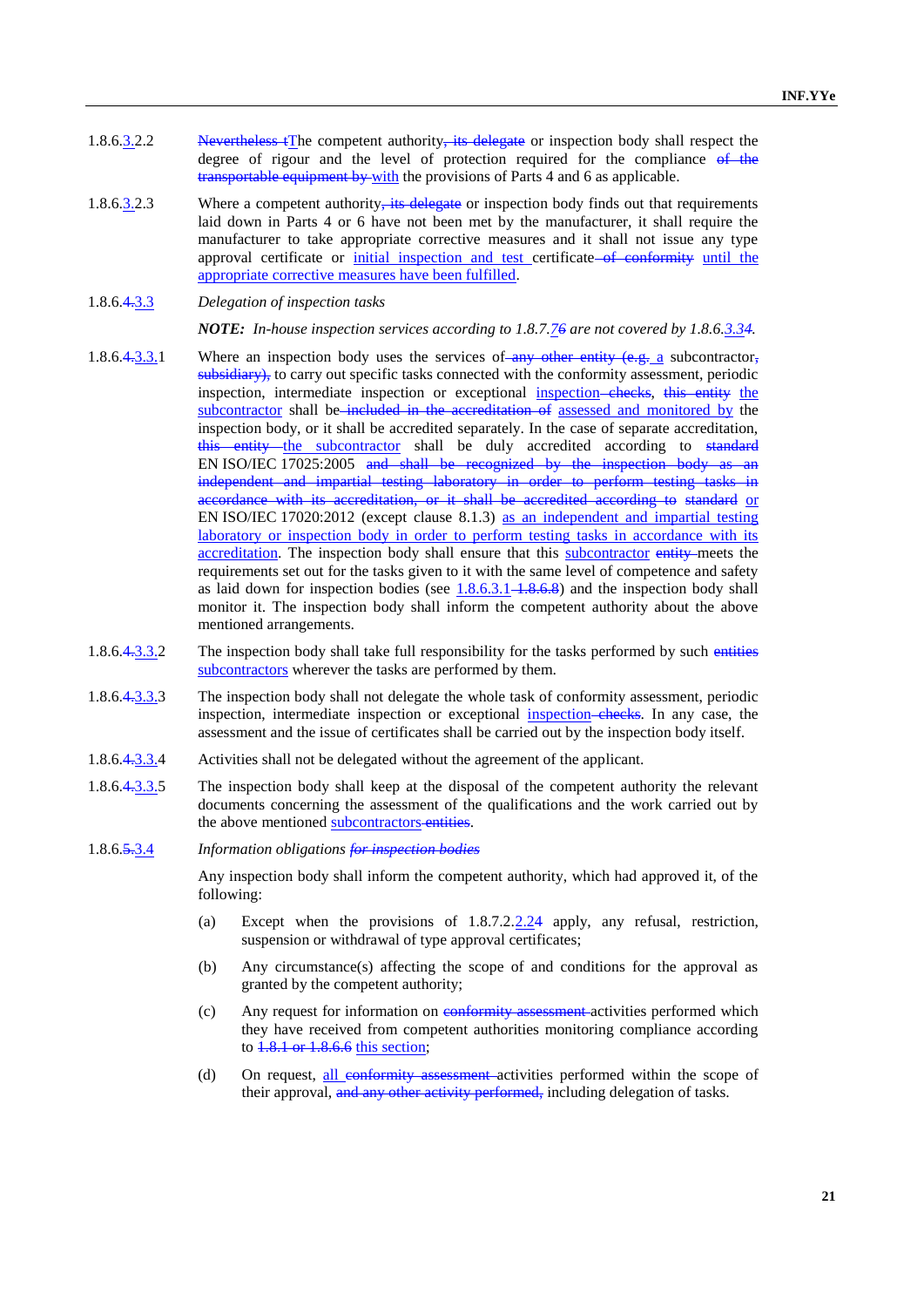# **Annex IV - Consequential amendments**

## **Chapter 1.2**

| 1.2.1                   | In the definition of "Conformity assessment" replace "type approval" by "type<br>examination".                                                                                                                                                                               |
|-------------------------|------------------------------------------------------------------------------------------------------------------------------------------------------------------------------------------------------------------------------------------------------------------------------|
| <b>Chapter 1.4</b>      |                                                                                                                                                                                                                                                                              |
| $1.4.2.2.1$ (d)         | Replace "test" by "inspection".                                                                                                                                                                                                                                              |
| $1.4.3.3$ (b)           | Replace "test" by "inspection".                                                                                                                                                                                                                                              |
| 1.4.3.4(a)              | Replace "tests" by "inspections and tests".                                                                                                                                                                                                                                  |
| $1.4.3.4$ (b)           | The amendment does not apply to the English text.                                                                                                                                                                                                                            |
| 1.4.3.4(c)              | Replace "exceptional check" by "exceptional inspection".                                                                                                                                                                                                                     |
| (RID:)<br>$1.4.3.5$ (a) | Replace "tests" by "inspections and tests".                                                                                                                                                                                                                                  |
| (RID:)<br>$1.4.3.5$ (b) | Replace "exceptional check" by "exceptional inspection".                                                                                                                                                                                                                     |
| Chapter 1.6             |                                                                                                                                                                                                                                                                              |
| (ADR.)<br>1.6.3.2       | Replace "tests" by "inspections".                                                                                                                                                                                                                                            |
| 1.6.3.8                 | Replace "test" by "inspection".                                                                                                                                                                                                                                              |
| (ADR.)<br>1.6.3.33      | The amendment does not apply to the English text.                                                                                                                                                                                                                            |
| 1.6.4.5                 | Replace "test" by "inspection".                                                                                                                                                                                                                                              |
| 1.6.4.32                | The amendment does not apply to the English text.                                                                                                                                                                                                                            |
| <b>Chapter 1.8</b>      |                                                                                                                                                                                                                                                                              |
| 1.8.8(a)                | Replace "1.8.7.5" by "1.8.7.6".                                                                                                                                                                                                                                              |
| 1.8.8.1.4               | Replace "1.8.7.6 excluding 1.8.7.6.1 (d) and 1.8.7.6.2 (b)" by "1.8.7.7 excluding 1.8.7.7.1<br>(d) and $1.8.7.7.2$ (b)".                                                                                                                                                     |
| 1.8.8.6                 | Replace "1.8.7.6 excluding 1.8.7.6.1 (d) and 1.8.7.6.2 (b)" by "1.8.7.7 excluding 1.8.7.7.1<br>(d) and $1.8.7.7.2$ (b)".                                                                                                                                                     |
| 1.8.8.7                 | Replace "1.8.7.7.1, 1.8.7.7.2, 1.8.7.7.3 and 1.8.7.7.5" by "1.8.7.8.1, 1.8.7.8.2, 1.8.7.8.3,<br>1.8.7.8.4 and 1.8.7.8.6".                                                                                                                                                    |
| <b>Chapter 4.3</b>      |                                                                                                                                                                                                                                                                              |
| 4.3.1.4                 | Replace "tests" by "inspections and tests".                                                                                                                                                                                                                                  |
| 4.3.2.1.5               | Replace "6.8.2.3.1" by "6.8.2.3.2".                                                                                                                                                                                                                                          |
| 4.3.2.1.7               | In the last paragraph, replace the word "expert" by "inspection body" and the wording<br>"tests, inspections and checks" by "tests and inspections", and replace the wording "of<br>periodic inspections or exceptional checks" by "of periodic or exceptional inspections". |

**22**